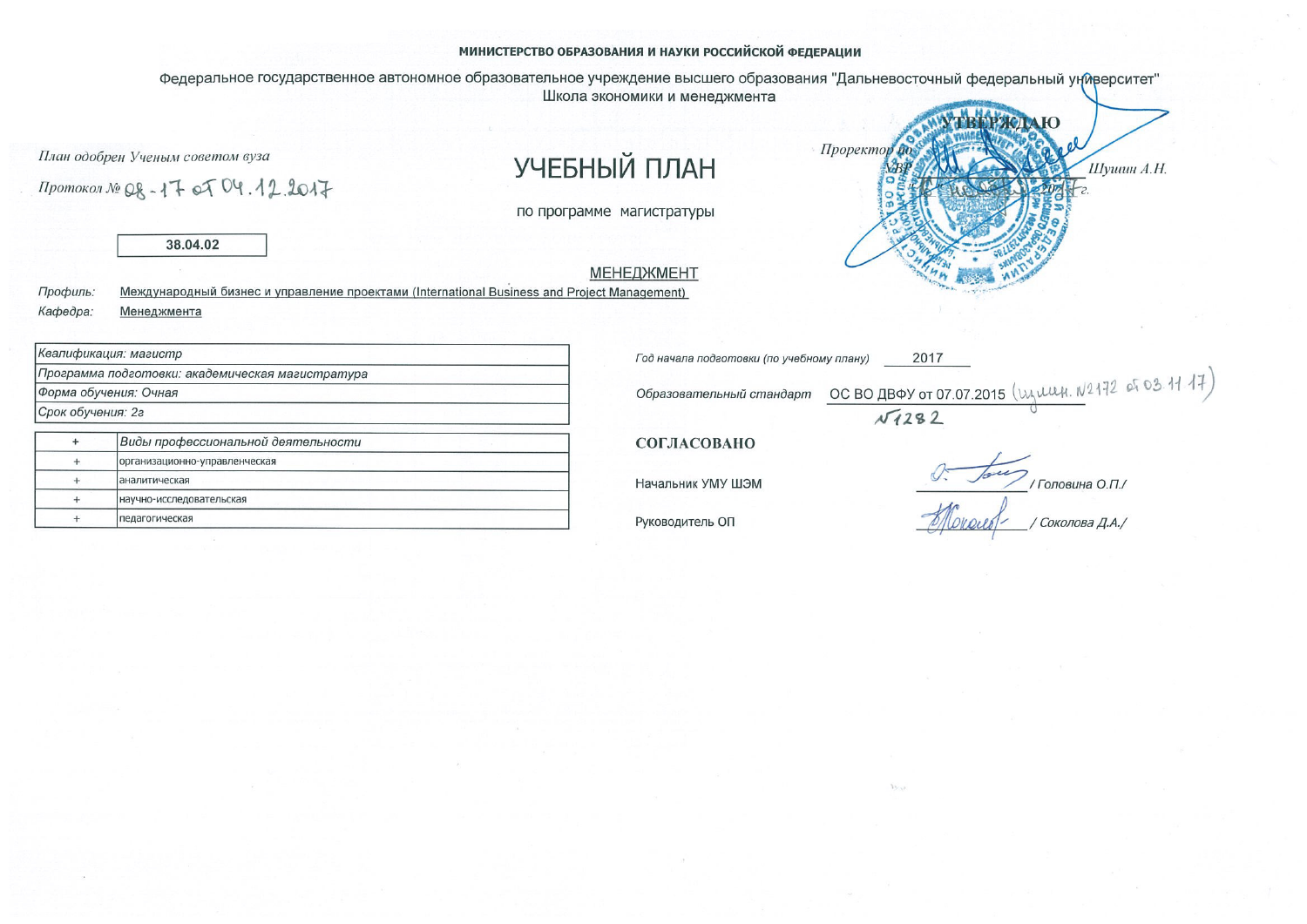## Календарный учебный график

| Нед |  |  |  |  |  |  |  |  |        |  |  |  |  |        |  |  |  | 10  11  12  13  14  15  16  17  18  19  20  21  22  23  24  25  26  27  28  29  30  31  32  33  34  35  36  37  38  39  40  41  42  43  44  45  46  47  48  49  50  51  52 |  |  |                                                                                                                                                       |  |  |                             |              |  |  |
|-----|--|--|--|--|--|--|--|--|--------|--|--|--|--|--------|--|--|--|----------------------------------------------------------------------------------------------------------------------------------------------------------------------------|--|--|-------------------------------------------------------------------------------------------------------------------------------------------------------|--|--|-----------------------------|--------------|--|--|
|     |  |  |  |  |  |  |  |  |        |  |  |  |  |        |  |  |  |                                                                                                                                                                            |  |  |                                                                                                                                                       |  |  | $\sim$ $\sim$ $\sim$ $\sim$ | $\mathbf{N}$ |  |  |
|     |  |  |  |  |  |  |  |  | $\Box$ |  |  |  |  | $\Box$ |  |  |  | 1                                                                                                                                                                          |  |  | $\ldots$ $\lceil \Pi \rceil \Pi \rceil \Pi \rceil \Pi \rceil \mathcal{A} \rceil \mathcal{A} \rceil \mathcal{A} \rceil \mathcal{A} \rceil \mathcal{B}$ |  |  |                             |              |  |  |

## Сводные данные

|       |                                                                                                          |    | Kypc 1       |    |                | Kypc 2                                  |                | Итого          |
|-------|----------------------------------------------------------------------------------------------------------|----|--------------|----|----------------|-----------------------------------------|----------------|----------------|
|       |                                                                                                          |    |              |    |                | сем. 1 сем. 2 Всего сем. 3 сем. 4 Всего |                |                |
|       | Теоретическое обучение и<br>рассредоточенные практики                                                    | 18 | 18           | 36 | 16             |                                         | 16             | 52             |
| Э     | Экзаменационные сессии                                                                                   | 3  | 3            | 6  | $\overline{2}$ |                                         | $\overline{2}$ | 8              |
| П     | Производственная практика                                                                                |    |              |    | $\mathcal{P}$  | 18                                      | 20             | 20             |
| д     | Защита выпускной квалификационной<br>работы, включая подготовку к<br>процедуре защиты и процедуру защиты |    |              |    |                | 4                                       | $\overline{4}$ | $\overline{4}$ |
| К     | Каникулы                                                                                                 | 2  | 8            | 10 | $\overline{2}$ | 8                                       | 10             | 20             |
|       | Продолжительность обучения □<br>(не включая нерабочие праздничные дни и<br>каникулы)                     |    | более 39 нед |    |                | более 39 нед                            |                |                |
| Итого |                                                                                                          | 23 | 29           | 52 | 22             | 30                                      | 52             | 104            |
|       | Студентов                                                                                                |    | 20           |    |                |                                         |                |                |
| Групп |                                                                                                          |    | $\mathbf{1}$ |    |                |                                         |                |                |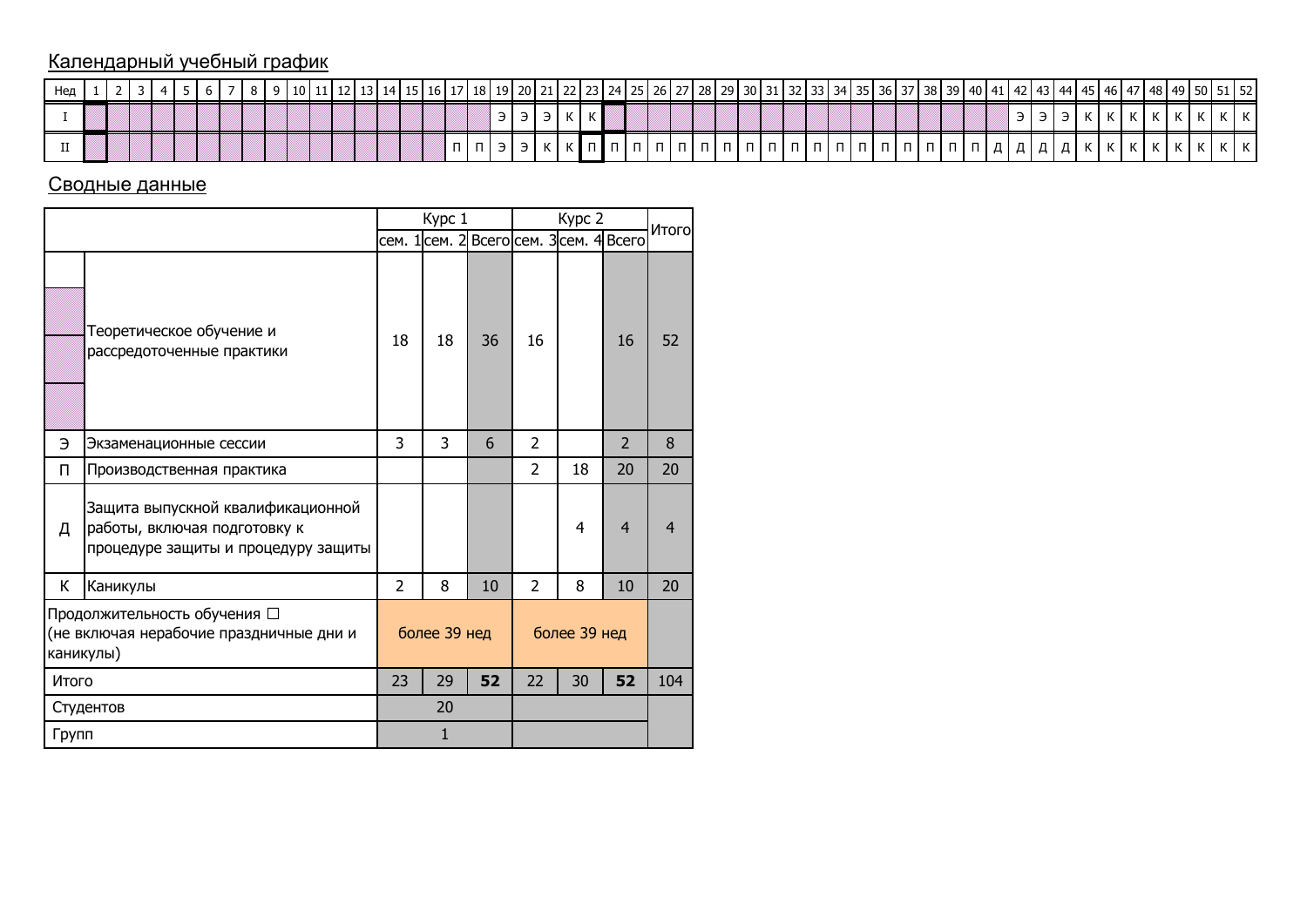|                            |                                                                                                                 |                | Форма контроля |                | 3.e.           |                         |                 |                |             | Итого акад.часов |           |              |               |      |     |     |       |                      |            |              |     | Kyp          |
|----------------------------|-----------------------------------------------------------------------------------------------------------------|----------------|----------------|----------------|----------------|-------------------------|-----------------|----------------|-------------|------------------|-----------|--------------|---------------|------|-----|-----|-------|----------------------|------------|--------------|-----|--------------|
|                            |                                                                                                                 |                |                |                |                |                         |                 |                |             |                  |           |              |               |      |     |     |       | Сем. 1               |            |              |     |              |
| Индекс                     | Наименование                                                                                                    | Экза<br>мен    | Зачет          | Зачет<br>с оц. | Экспер<br>тное | Факт                    | Часов<br>в з.е. | Экспер<br>тное | По<br>плану | Контак<br>т часы | <b>CP</b> | Конт<br>роль | Интер<br>часы | 3.e. | Лек | Лаб | $\Pi$ | $\n  np\n$<br>интер. | <b>KCP</b> | Консу<br>ЛЬТ | CP  | Конт<br>роль |
| Блок 1.Дисциплины (модули) |                                                                                                                 |                |                |                |                |                         |                 |                |             |                  |           |              |               |      |     |     |       |                      |            |              |     |              |
| Базовая часть              |                                                                                                                 |                |                |                |                |                         |                 |                |             |                  |           |              |               |      |     |     |       |                      |            |              |     |              |
|                            | Global Research Communication (Глобальная научная                                                               |                |                |                |                |                         |                 |                |             |                  |           |              |               |      |     |     |       |                      |            |              |     |              |
| Б1.Б.01                    | коммуникация))                                                                                                  |                | 3              |                | 3              | 3                       | 36              | 108            | 108         | 72               | 36        |              |               |      |     |     |       |                      |            |              |     |              |
| Б1.Б.02                    | Critical Thinking and Research (Критическое<br>мышление и исследования)                                         | $\mathbf{1}$   |                |                | 5              | 5                       | 36              | 180            | 180         | 84               | 60        | 36           |               | 5    | 14  |     | 34    |                      | 36         |              | 60  | 36           |
| Б1.Б.03                    | Economics and Management: Adaptation Course<br>(Экономика и управление: адаптационный курс)                     | $\mathbf{1}$   |                |                | 5              | 5                       | 36              | 180            | 180         | 72               | 72        | 36           |               | 5    | 18  |     | 36    |                      | 18         |              | 72  | 36           |
| Б1.Б.04                    | The management strategy. Portfolio management<br>(Управление стратегий. Портфельное управление)                 | 3              |                |                | 5              | 5                       | 36              | 180            | 180         | 36               | 108       | 36           | 18            |      |     |     |       |                      |            |              |     |              |
|                            |                                                                                                                 |                |                |                | 18             | 18                      |                 | 648            | 648         | 264              | 276       | 108          | 18            | 10   | 32  |     | 70    |                      | 54         |              | 132 | $Z^2$        |
| Вариативная часть          |                                                                                                                 |                |                |                |                |                         |                 |                |             |                  |           |              |               |      |     |     |       |                      |            |              |     |              |
| 51.B.01                    | The theory of organizations and organizational<br>behaviour (Теория организации и организационное<br>поведение) | $\overline{2}$ |                |                | $\overline{4}$ | $\overline{4}$          | 36              | 144            | 144         | 36               | 72        | 36           | 12            |      |     |     |       |                      |            |              |     |              |
| 51.B.02                    | Managarial Economics (Управленческая экономика)                                                                 | $\overline{2}$ |                |                | 3              | 3                       | 36              | 108            | 108         | 36               | 36        | 36           | 12            |      |     |     |       |                      |            |              |     |              |
| <b>51.B.03</b>             | Project management (Управление проектами)                                                                       | 12             |                |                | 9              | 9                       | 36              | 324            | 324         | 144              | 108       | 72           | 39            | 5    | 9   |     | 27    | 27                   | 36         |              | 72  | 36           |
| 51.B.04                    | Marketing research (Маркетинговые исследования)                                                                 | 3              |                |                | $\overline{3}$ | $\overline{\mathbf{3}}$ | 36              | 108            | 108         | 36               | 36        | 36           | 12            |      |     |     |       |                      |            |              |     |              |
| Б1.В.ДВ.01                 | Дисциплины (модули) по выбору 1 (ДВ.1)                                                                          | $\mathbf{1}$   |                |                | 3              | $\mathbf{3}$            |                 | 108            | 108         | 36               | 36        | 36           | 9             | 3    | 18  |     | 18    | 9                    |            |              | 36  | 36           |
| Б1.В.ДВ.01.01              | Innovative management (Инновационный<br>менеджмент)                                                             | $\mathbf{1}$   |                |                | $\overline{3}$ | $\overline{3}$          | 36              | 108            | 108         | 36               | 36        | 36           | 9             | 3    | 18  |     | 18    | 9                    |            |              | 36  | 36           |
| Б1.В.ДВ.01.02              | Firms and markets (Фирмы и рынки)                                                                               | $\mathbf{1}$   |                |                | 3              | 3                       | 36              | 108            | 108         | 36               | 36        | 36           | 9             | 3    | 18  |     | 18    | 9                    |            |              | 36  | 36           |
| Б1.В.ДВ.02                 | Дисциплины (модули) по выбору 2 (ДВ.2)                                                                          |                | 3              |                | $\overline{3}$ | $\overline{\mathbf{3}}$ |                 | 108            | 108         | 36               | 72        |              | 27            |      |     |     |       |                      |            |              |     |              |
| Б1.В.ДВ.02.01              | Cybersecurity (Кибербезопасность)                                                                               |                | 3              |                | 3              | 3                       | 36              | 108            | 108         | 36               | 72        |              | 27            |      |     |     |       |                      |            |              |     |              |
| Б1.В.ДВ.02.02              | Running business in Asia (Ведение бизнеса в Азии)                                                               |                | 3              |                | $\overline{3}$ | 3                       | 36              | 108            | 108         | 36               | 72        |              | 27            |      |     |     |       |                      |            |              |     |              |
| Б1.В.ДВ.02.03              | Entrepreneurship (Предпринимательство)                                                                          |                | $\overline{3}$ |                | 3              | 3                       | 36              | 108            | 108         | 36               | 72        |              | 27            |      |     |     |       |                      |            |              |     |              |
| Б1.В.ДВ.02.04              | Corporate philanthropy and volunteerism<br>(Корпоративная филантропия и волонтерство)                           |                | 3              |                | 3              | 3                       | 36              | 108            | 108         | 36               | 72        |              | 27            |      |     |     |       |                      |            |              |     |              |
| Б1.В.ДВ.03                 | Дисциплины (модули) по выбору 3 (ДВ.3)                                                                          | $\overline{2}$ |                |                | 6              | 6                       |                 | 216            | 216         | 72               | 108       | 36           | 18            |      |     |     |       |                      |            |              |     |              |
| Б1.В.ДВ.03.01              | Change management (Управление изменениями)                                                                      | $\overline{2}$ |                |                | 6              | 6                       | 36              | 216            | 216         | 72               | 108       | 36           | 18            |      |     |     |       |                      |            |              |     |              |
| Б1.В.ДВ.03.02              | Research methods (Методы исследований)                                                                          | $\overline{2}$ |                |                | 6              | 6                       | 36              | 216            | 216         | 72               | 108       | 36           | 18            |      |     |     |       |                      |            |              |     |              |
| Б1.В.ДВ.03.03              | Econometrics (Эконометрика)                                                                                     | $\overline{2}$ |                |                | 6              | 6                       | 36              | 216            | 216         | 72               | 108       | 36           | 18            |      |     |     |       |                      |            |              |     |              |
| Б1.В.ДВ.04                 | Дисциплины (модули) по выбору 4 (ДВ.4)                                                                          | 3              |                |                | $\overline{3}$ | $\mathbf{3}$            |                 | 108            | 108         | 36               | 36        | 36           | 18            |      |     |     |       |                      |            |              |     |              |
| Б1.В.ДВ.04.01              | Venture capital investments and financial models<br>(Венчурные инвестиции и финансовые модели)                  | 3              |                |                | 3              | 3                       | 36              | 108            | 108         | 36               | 36        | 36           | 18            |      |     |     |       |                      |            |              |     |              |
| Б1.В.ДВ.04.02              | Operation management and business efficiency<br>(Операционный менеджмент и эффективность<br>бизнеса)            | 3              |                |                | 3              | 3                       | 36              | 108            | 108         | 36               | 36        | 36           | <u>18</u>     |      |     |     |       |                      |            |              |     |              |
| Б1.В.ДВ.04.03              | Management accounting and performance management<br>(Управленческий учет и управление<br>эффективностью)        | 3              |                |                | 3              | 3                       | 36              | 108            | 108         | 36               | 36        | 36           | <u>18</u>     |      |     |     |       |                      |            |              |     |              |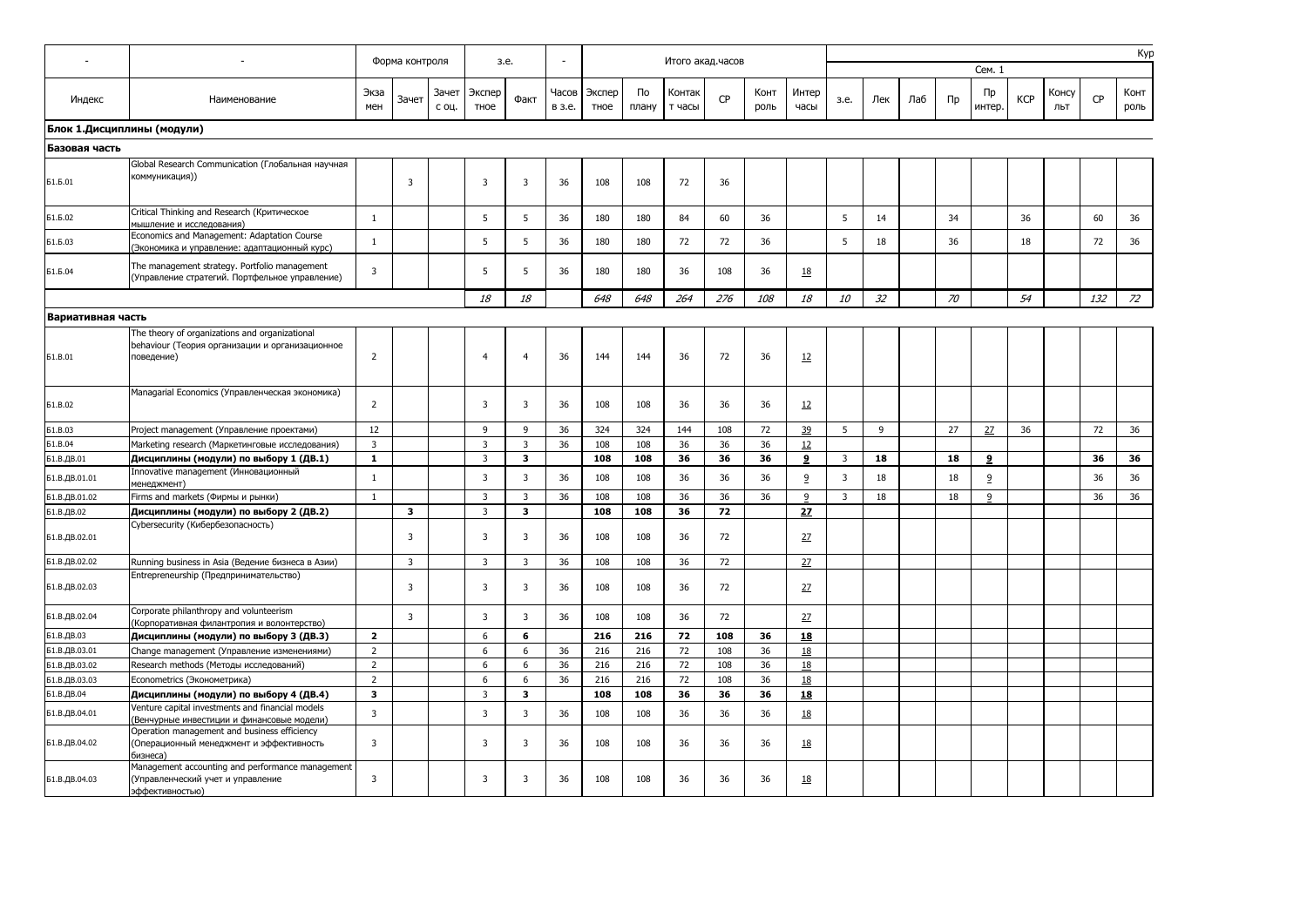|                                                                                                                 | c 1                     |        |     |    |              |            |              |     |              |                |                |     |    |              |            |              |     | Kypc 2       |      |     |     |    |            |              |    |              |     |
|-----------------------------------------------------------------------------------------------------------------|-------------------------|--------|-----|----|--------------|------------|--------------|-----|--------------|----------------|----------------|-----|----|--------------|------------|--------------|-----|--------------|------|-----|-----|----|------------|--------------|----|--------------|-----|
|                                                                                                                 |                         |        |     |    | Сем. 2       |            |              |     |              |                |                |     |    | Сем. 3       |            |              |     |              |      |     |     |    | Сем. 4     |              |    |              |     |
| Наименование                                                                                                    | 3.e.                    | Лек    | Лаб | Пр | Пp<br>интер. | <b>KCP</b> | Консу<br>ЛЬТ | CP  | Конт<br>роль | 3.e.           | Лек            | Лаб | Пр | Пр<br>интер. | <b>KCP</b> | Консу<br>ЛЬТ | CP  | Конт<br>роль | 3.e. | Лек | Лаб | Пр | <b>KCP</b> | Консу<br>ЛЬТ | CP | Конт<br>роль | Код |
| ины (модули)                                                                                                    |                         |        |     |    |              |            |              |     |              |                |                |     |    |              |            |              |     |              |      |     |     |    |            |              |    |              |     |
|                                                                                                                 |                         |        |     |    |              |            |              |     |              |                |                |     |    |              |            |              |     |              |      |     |     |    |            |              |    |              |     |
| Global Research Communication (Глобальная научная                                                               |                         |        |     |    |              |            |              |     |              |                |                |     |    |              |            |              |     |              |      |     |     |    |            |              |    |              |     |
| коммуникация))                                                                                                  |                         |        |     |    |              |            |              |     |              | 3              | $\overline{4}$ |     | 32 |              | 36         |              | 36  |              |      |     |     |    |            |              |    |              | 13  |
| Critical Thinking and Research (Критическое<br>мышление и исследования)                                         |                         |        |     |    |              |            |              |     |              |                |                |     |    |              |            |              |     |              |      |     |     |    |            |              |    |              | 133 |
| Economics and Management: Adaptation Course<br>(Экономика и управление: адаптационный курс)                     |                         |        |     |    |              |            |              |     |              |                |                |     |    |              |            |              |     |              |      |     |     |    |            |              |    |              | 133 |
| The management strategy. Portfolio management<br>(Управление стратегий. Портфельное управление)                 |                         |        |     |    |              |            |              |     |              | 5              |                |     | 36 | <u>18</u>    |            |              | 108 | 36           |      |     |     |    |            |              |    |              | 13  |
|                                                                                                                 |                         |        |     |    |              |            |              |     |              | 8              | $\overline{4}$ |     | 68 | 18           | 36         |              | 144 | 36           |      |     |     |    |            |              |    |              |     |
| сть                                                                                                             |                         |        |     |    |              |            |              |     |              |                |                |     |    |              |            |              |     |              |      |     |     |    |            |              |    |              |     |
| The theory of organizations and organizational<br>behaviour (Теория организации и организационное<br>поведение) | $\overline{4}$          | 12     |     | 24 | 12           |            |              | 72  | 36           |                |                |     |    |              |            |              |     |              |      |     |     |    |            |              |    |              | 13  |
| Managarial Economics (Управленческая экономика)                                                                 | $\overline{\mathbf{3}}$ | 12     |     | 24 | 12           |            |              | 36  | 36           |                |                |     |    |              |            |              |     |              |      |     |     |    |            |              |    |              | 13  |
| Project management (Управление проектами)                                                                       | $\overline{4}$          | 8      |     | 28 | 12           | 36         |              | 36  | 36           |                |                |     |    |              |            |              |     |              |      |     |     |    |            |              |    |              | 13  |
| Marketing research (Маркетинговые исследования)                                                                 |                         |        |     |    |              |            |              |     |              | 3              | 12             |     | 24 | 12           |            |              | 36  | 36           |      |     |     |    |            |              |    |              | 5   |
| Дисциплины (модули) по выбору 1 (ДВ.1)                                                                          |                         |        |     |    |              |            |              |     |              |                |                |     |    |              |            |              |     |              |      |     |     |    |            |              |    |              |     |
| Innovative management (Инновационный<br>менеджмент)                                                             |                         |        |     |    |              |            |              |     |              |                |                |     |    |              |            |              |     |              |      |     |     |    |            |              |    |              | 13  |
| Firms and markets (Фирмы и рынки)                                                                               |                         |        |     |    |              |            |              |     |              |                |                |     |    |              |            |              |     |              |      |     |     |    |            |              |    |              | 133 |
| Дисциплины (модули) по выбору 2 (ДВ.2)                                                                          |                         |        |     |    |              |            |              |     |              | 3              | 9              |     | 27 | 27           |            |              | 72  |              |      |     |     |    |            |              |    |              |     |
| Cybersecurity (Кибербезопасность)                                                                               |                         |        |     |    |              |            |              |     |              | 3              | 9              |     | 27 | 27           |            |              | 72  |              |      |     |     |    |            |              |    |              | 13  |
| Running business in Asia (Ведение бизнеса в Азии)                                                               |                         |        |     |    |              |            |              |     |              | 3              | 9              |     | 27 | 27           |            |              | 72  |              |      |     |     |    |            |              |    |              | 13  |
| Entrepreneurship (Предпринимательство)                                                                          |                         |        |     |    |              |            |              |     |              | 3              | 9              |     | 27 | 27           |            |              | 72  |              |      |     |     |    |            |              |    |              | 13  |
| Corporate philanthropy and volunteerism<br>(Корпоративная филантропия и волонтерство)                           |                         |        |     |    |              |            |              |     |              | $\overline{3}$ | 9              |     | 27 | 27           |            |              | 72  |              |      |     |     |    |            |              |    |              | 13  |
| Дисциплины (модули) по выбору 3 (ДВ.3)                                                                          | 6                       | 18     |     | 18 | 18           | 36         |              | 108 | 36           |                |                |     |    |              |            |              |     |              |      |     |     |    |            |              |    |              |     |
| Change management (Управление изменениями)                                                                      | 6                       | $18\,$ |     | 18 | 18           | 36         |              | 108 | 36           |                |                |     |    |              |            |              |     |              |      |     |     |    |            |              |    |              | 13  |
| Research methods (Методы исследований)                                                                          | 6                       | 18     |     | 18 | 18           | 36         |              | 108 | 36           |                |                |     |    |              |            |              |     |              |      |     |     |    |            |              |    |              | 133 |
| Econometrics (Эконометрика)                                                                                     | 6                       | 18     |     | 18 | 18           | 36         |              | 108 | 36           |                |                |     |    |              |            |              |     |              |      |     |     |    |            |              |    |              | 133 |
| Дисциплины (модули) по выбору 4 (ДВ.4)                                                                          |                         |        |     |    |              |            |              |     |              | $\overline{3}$ |                |     | 36 | 18           |            |              | 36  | 36           |      |     |     |    |            |              |    |              |     |
| Venture capital investments and financial models<br>(Венчурные инвестиции и финансовые модели)                  |                         |        |     |    |              |            |              |     |              | 3              |                |     | 36 | 18           |            |              | 36  | 36           |      |     |     |    |            |              |    |              | 13  |
| Operation management and business efficiency<br>(Операционный менеджмент и эффективность<br>бизнеса)            |                         |        |     |    |              |            |              |     |              | 3              |                |     | 36 | <u>18</u>    |            |              | 36  | 36           |      |     |     |    |            |              |    |              | 13  |
| Management accounting and performance management<br>(Управленческий учет и управление<br>эффективностью)        |                         |        |     |    |              |            |              |     |              | 3              |                |     | 36 | <u>18</u>    |            |              | 36  | 36           |      |     |     |    |            |              |    |              | 6   |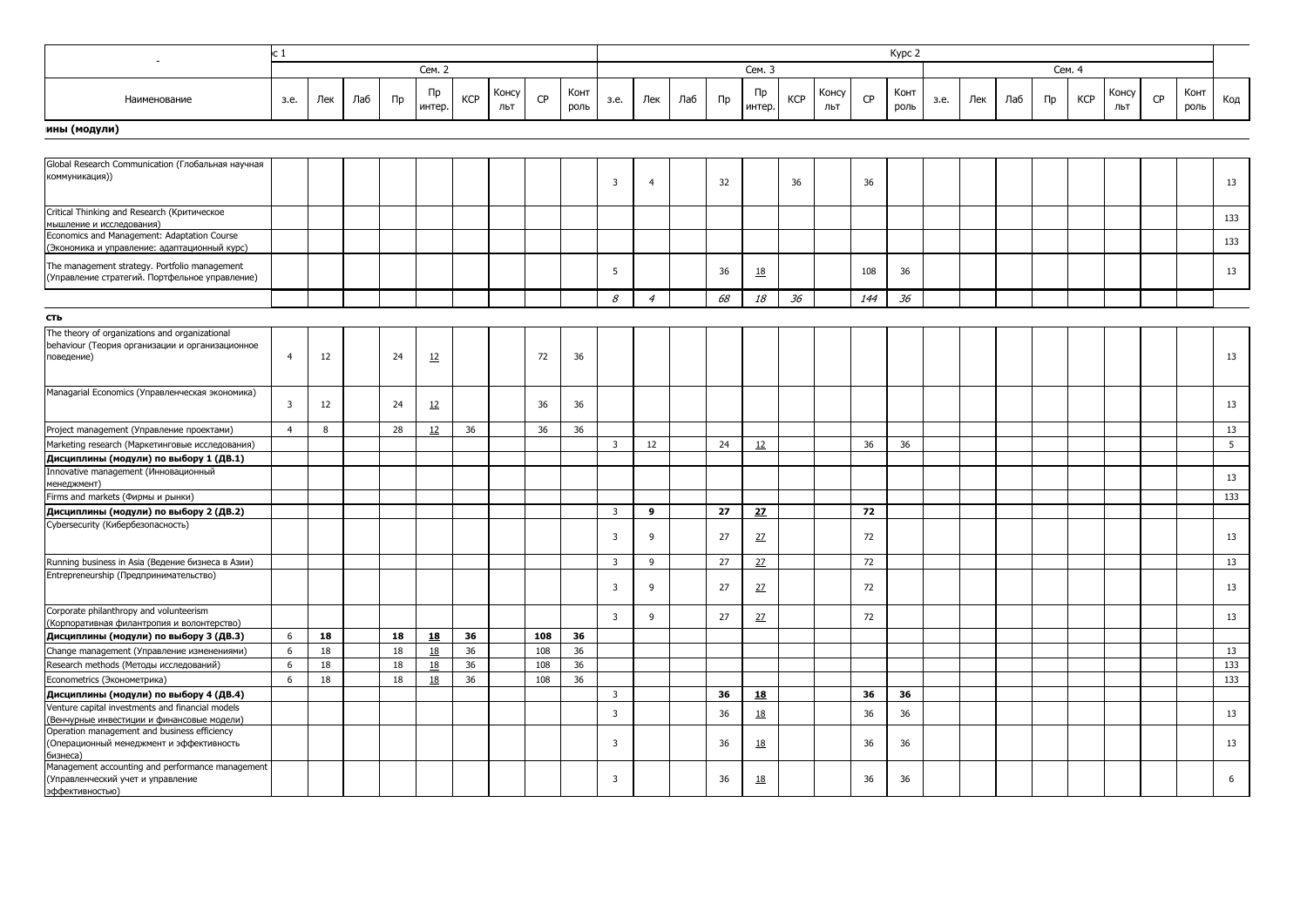|                                                                                                                                                   | Закрепленная кафедра                   |                                             |
|---------------------------------------------------------------------------------------------------------------------------------------------------|----------------------------------------|---------------------------------------------|
| Наименование                                                                                                                                      | Наименование                           | Компетенции                                 |
| ины (модули)                                                                                                                                      |                                        |                                             |
|                                                                                                                                                   |                                        |                                             |
| Global Research Communication (Глобальная научная                                                                                                 |                                        |                                             |
| коммуникация))                                                                                                                                    | Менеджмента                            | OK-1; OK-3; OK-6; OK-7; NK-11               |
| Critical Thinking and Research (Критическое<br>мышление и исследования)                                                                           | Академический департамент              | OK-2; OK-4; OK-5; OK-8; OK-10; ONK-1; ONK-3 |
| Economics and Management: Adaptation Course<br>(Экономика и управление: адаптационный курс)                                                       | Академический департамент              | OK-4; OK-8; OK-9; NK-1                      |
| The management strategy. Portfolio management<br>(Управление стратегий. Портфельное управление)                                                   | Менеджмента                            | OK-2; ONK-2; NK-2; NK-5; NK-7; NK-14        |
|                                                                                                                                                   |                                        |                                             |
| <b>СТЬ</b>                                                                                                                                        |                                        |                                             |
| The theory of organizations and organizational<br>behaviour (Теория организации и организационное<br>поведение)                                   | Менеджмента                            | ONK-2; NK-1; NK-4; NK-7                     |
| Managarial Economics (Управленческая экономика)                                                                                                   | Менеджмента                            | ONK-2; NK-3; NK-5; NK-9; NK-15              |
| Project management (Управление проектами)                                                                                                         | Менеджмента                            | ОПК-1; ОПК-2; ПК-5; ПК-6; ПК-9              |
| Marketing research (Маркетинговые исследования)                                                                                                   | Маркетинга, коммерции и логистики      | ОПК-3; ПК-8; ПК-9; ПК-10; ПК-13             |
| Дисциплины (модули) по выбору 1 (ДВ.1)                                                                                                            |                                        | ПК-2; ПК-6                                  |
| Innovative management (Инновационный<br>менеджмент)                                                                                               | Менеджмента                            | ПК-2; ПК-6                                  |
| Firms and markets (Фирмы и рынки)                                                                                                                 | Академический департамент              | ПК-8; ПК-9; ПК-14                           |
| Дисциплины (модули) по выбору 2 (ДВ.2)                                                                                                            |                                        | ПК-3; ПК-9                                  |
| Cybersecurity (Кибербезопасность)                                                                                                                 | Менеджмента                            | ПК-3; ПК-9                                  |
| Running business in Asia (Ведение бизнеса в Азии)                                                                                                 | Менеджмента                            | ОПК-2; ПК-3; ПК-5; ПК-9; ПК-10              |
| Entrepreneurship (Предпринимательство)                                                                                                            | Менеджмента                            | ПК-2; ПК-3; ПК-4; ПК-5; ПК-6                |
| Corporate philanthropy and volunteerism<br>(Корпоративная филантропия и волонтерство)                                                             | Менеджмента                            | ОПК-1; ПК-3; ПК-4                           |
| Дисциплины (модули) по выбору 3 (ДВ.3)                                                                                                            |                                        | ПК-2; ПК-5; ПК-8; ПК-10; ПК-12              |
| Change management (Управление изменениями)                                                                                                        | Менеджмента                            | ПК-2; ПК-5; ПК-8; ПК-10; ПК-12              |
| Research methods (Методы исследований)                                                                                                            | Академический департамент              | ОПК-3; ПК-8; ПК-12; ПК-13; ПК-14            |
| Econometrics (Эконометрика)                                                                                                                       | Академический департамент              | ONK-3; NK-5; NK-8; NK-9; NK-12              |
| Дисциплины (модули) по выбору 4 (ДВ.4)                                                                                                            |                                        | ПК-7; ПК-9                                  |
| Venture capital investments and financial models                                                                                                  | Менеджмента                            | ПК-3; ПК-9                                  |
| (Венчурные инвестиции и финансовые модели)<br>Operation management and business efficiency<br>Операционный менеджмент и эффективность<br>бизнеса) | Менеджмента                            | ПК-1; ПК-3; ПК-7                            |
| Management accounting and performance management<br>(Управленческий учет и управление<br>эффективностью)                                          | Бухгалтерского учета, анализа и аудита | ПК-7; ПК-9                                  |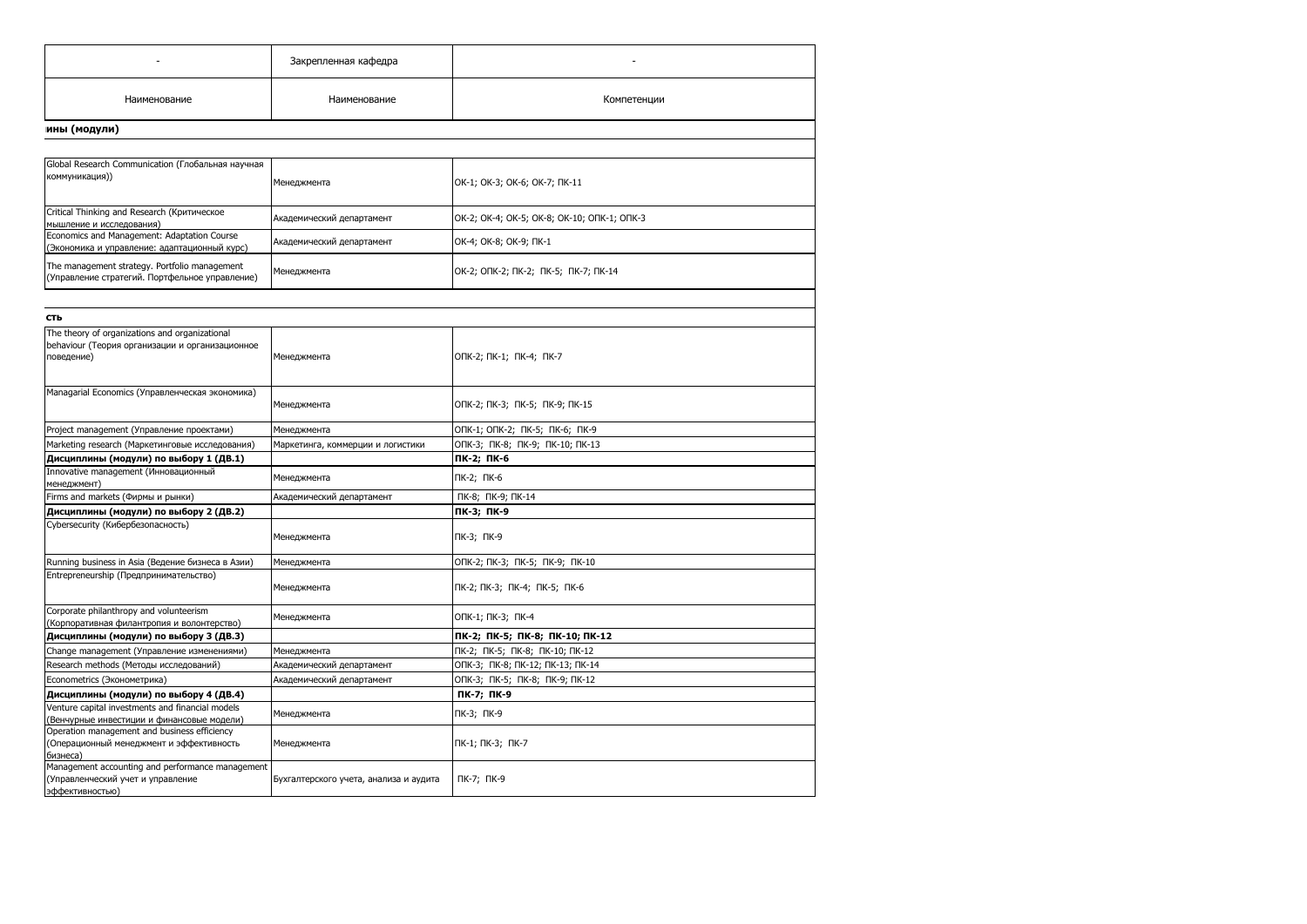|                   |                                                                                                                                                                                                                                             |                | Форма контроля |                | 3.e.                    |                         | $\overline{\phantom{a}}$ |                |             | Итого акад. часов |      |              |               |      |     |     |         |              |            |              |           | Kyp          |
|-------------------|---------------------------------------------------------------------------------------------------------------------------------------------------------------------------------------------------------------------------------------------|----------------|----------------|----------------|-------------------------|-------------------------|--------------------------|----------------|-------------|-------------------|------|--------------|---------------|------|-----|-----|---------|--------------|------------|--------------|-----------|--------------|
|                   |                                                                                                                                                                                                                                             |                |                |                |                         |                         |                          |                |             |                   |      |              |               |      |     |     |         | Сем. 1       |            |              |           |              |
| Индекс            | Наименование                                                                                                                                                                                                                                | Экза<br>мен    | Зачет          | Зачет<br>с оц. | Экспер<br>тное          | Факт                    | Часов<br>в з.е.          | Экспер<br>тное | По<br>плану | Контак<br>т часы  | CP   | Конт<br>роль | Интер<br>часы | 3.e. | Лек | Лаб | $\Pi$ p | Пp<br>интер. | <b>KCP</b> | Консу<br>ЛЬТ | <b>CP</b> | Конт<br>роль |
|                   | Business planning (Бизнес-планирование)                                                                                                                                                                                                     |                |                |                |                         |                         |                          |                |             |                   |      |              |               |      |     |     |         |              |            |              |           |              |
| Б1.В.ДВ.04.04     |                                                                                                                                                                                                                                             | 3              |                |                | 3                       | 3                       | 36                       | 108            | 108         | 36                | 36   | 36           | <u>18</u>     |      |     |     |         |              |            |              |           |              |
|                   |                                                                                                                                                                                                                                             |                |                |                | 34                      | 34                      |                          | 1224           | 1224        | 432               | 504  | 288          | 147           | 8    | 27  |     | 45      | 36           | 36         |              | 108       | 72           |
|                   |                                                                                                                                                                                                                                             |                |                |                | 52                      | 52                      |                          | 1872           | 1872        | 696               | 780  | 396          | 165           | 18   | 59  |     | 115     | 36           | 90         |              | 240       | 144          |
|                   | Блок 2. Практики, в том числе научно-исследовательская работа (НИР)                                                                                                                                                                         |                |                |                |                         |                         |                          |                |             |                   |      |              |               |      |     |     |         |              |            |              |           |              |
| Вариативная часть |                                                                                                                                                                                                                                             |                |                |                |                         |                         |                          |                |             |                   |      |              |               |      |     |     |         |              |            |              |           |              |
| 62.B.01(H)        | Research Workshop (Научно-исследовательский<br>семинар)                                                                                                                                                                                     |                |                | 123            | 8                       | 8                       | 36                       | 288            | 288         | 180               | 108  |              |               | 3    |     |     | 36      |              | 36         |              | 36        |              |
| $52.B.02(\Pi)$    | Research Project (Научно-исследовательская работа)                                                                                                                                                                                          |                |                | 123            | 15                      | 15                      | 36                       | 540            | 540         | 264               | 276  |              |               | 6    |     |     | 72      |              | 36         |              | 108       |              |
| $52.B.03(\Pi)$    | Research Project (Научно-исследовательская работа)                                                                                                                                                                                          |                |                | $\overline{4}$ | 3                       | 3                       | 36                       | 108            | 108         | 36                | 72   |              |               |      |     |     |         |              |            |              |           |              |
| 62.B.04(Y)        | Educational practice to obtain primary professional skills<br>(Учебная практика по получению первичных<br>профессиональных умений и навыков)                                                                                                |                |                | 13             | 6                       | 6                       | 36                       | 216            | 216         | 108               | 108  |              |               | 3    |     |     | 36      |              | 18         |              | 54        |              |
| $52.B.05(\Pi)$    | Practice for obtaining professional skills and experience<br>in organizational and management activities (Практика<br>по получению профессиональных умений и опыта в<br>организационно-управленческой деятельности)                         |                |                | $\overline{2}$ | $\overline{3}$          | 3                       | 36                       | 108            | 108         | 72                | 36   |              |               |      |     |     |         |              |            |              |           |              |
| $52.B.06(\Pi)$    | Technological practice (in analytical activities)<br>(Технологическая практика (в аналитической<br>деятельности))                                                                                                                           |                |                | 3              | 3                       | 3                       | 36                       | 108            | 108         | 72                | 36   |              |               |      |     |     |         |              |            |              |           |              |
| Б2.В.07(П)        | Pedagogic practice (Педагогическая практика)                                                                                                                                                                                                |                |                | $\overline{4}$ | $\overline{\mathbf{3}}$ | $\overline{\mathbf{3}}$ | 36                       | 108            | 108         | 36                | 72   |              |               |      |     |     |         |              |            |              |           |              |
| $52.B.08(\Pi)$    | Pre-graduation internship (Преддипломная практика)                                                                                                                                                                                          |                |                | $\overline{4}$ | 21                      | 21                      | 36                       | 756            | 756         | 72                | 684  |              |               |      |     |     |         |              |            |              |           |              |
|                   |                                                                                                                                                                                                                                             |                |                |                | 62                      | 62                      |                          | 2232           | 2232        | 840               | 1392 |              |               | 12   |     |     | 144     |              | 90         |              | 198       |              |
|                   |                                                                                                                                                                                                                                             |                |                |                | 62                      | 62                      |                          | 2232           | 2232        | 840               | 1392 |              |               | 12   |     |     | 144     |              | 90         |              | 198       |              |
|                   | Блок 3. Государственная итоговая аттестация                                                                                                                                                                                                 |                |                |                |                         |                         |                          |                |             |                   |      |              |               |      |     |     |         |              |            |              |           |              |
| Базовая часть     |                                                                                                                                                                                                                                             |                |                |                |                         |                         |                          |                |             |                   |      |              |               |      |     |     |         |              |            |              |           |              |
| БЗ.Б.01(Д)        | Protection of final qualifying work, including preparation<br>for the protection procedure and the protection<br>procedure (Защита выпускной квалификационной<br>работы (ВКР), включая подготовку к процедуре<br>защиты и процедуру защиты) | $\overline{4}$ |                |                | 6                       | 6                       | 36                       | 216            | 216         | 18                | 162  | 36           |               |      |     |     |         |              |            |              |           |              |
|                   |                                                                                                                                                                                                                                             |                |                |                | 6                       | 6                       |                          | 216            | 216         | 18                | 162  | 36           |               |      |     |     |         |              |            |              |           |              |
|                   |                                                                                                                                                                                                                                             |                |                |                | 6                       | 6                       |                          | 216            | 216         | 18                | 162  | 36           |               |      |     |     |         |              |            |              |           |              |
| ФТД.Факультативы  |                                                                                                                                                                                                                                             |                |                |                |                         |                         |                          |                |             |                   |      |              |               |      |     |     |         |              |            |              |           |              |
| Вариативная часть |                                                                                                                                                                                                                                             |                |                |                |                         |                         |                          |                |             |                   |      |              |               |      |     |     |         |              |            |              |           |              |
| ФТД.В.01          | Practice of your pwn start-up foundation (Практика<br>создания собственного бизнеса)                                                                                                                                                        |                | $\overline{3}$ |                | $\mathbf{1}$            | $\mathbf{1}$            | 36                       | 36             | 36          | 18                | 18   |              |               |      |     |     |         |              |            |              |           |              |
| ФТД.В.02          | Personal Development Management (Управление<br>личностным развитием)                                                                                                                                                                        |                | 3              |                | $\mathbf{1}$            | $\mathbf{1}$            | 36                       | 36             | 36          | 18                | 18   |              |               |      |     |     |         |              |            |              |           |              |
|                   |                                                                                                                                                                                                                                             |                |                |                | $\overline{z}$          | $\overline{2}$          |                          | 72             | 72          | 36                | 36   |              |               |      |     |     |         |              |            |              |           |              |
|                   |                                                                                                                                                                                                                                             |                |                |                | $\overline{z}$          | $\overline{2}$          |                          | 72             | 72          | 36                | 36   |              |               |      |     |     |         |              |            |              |           |              |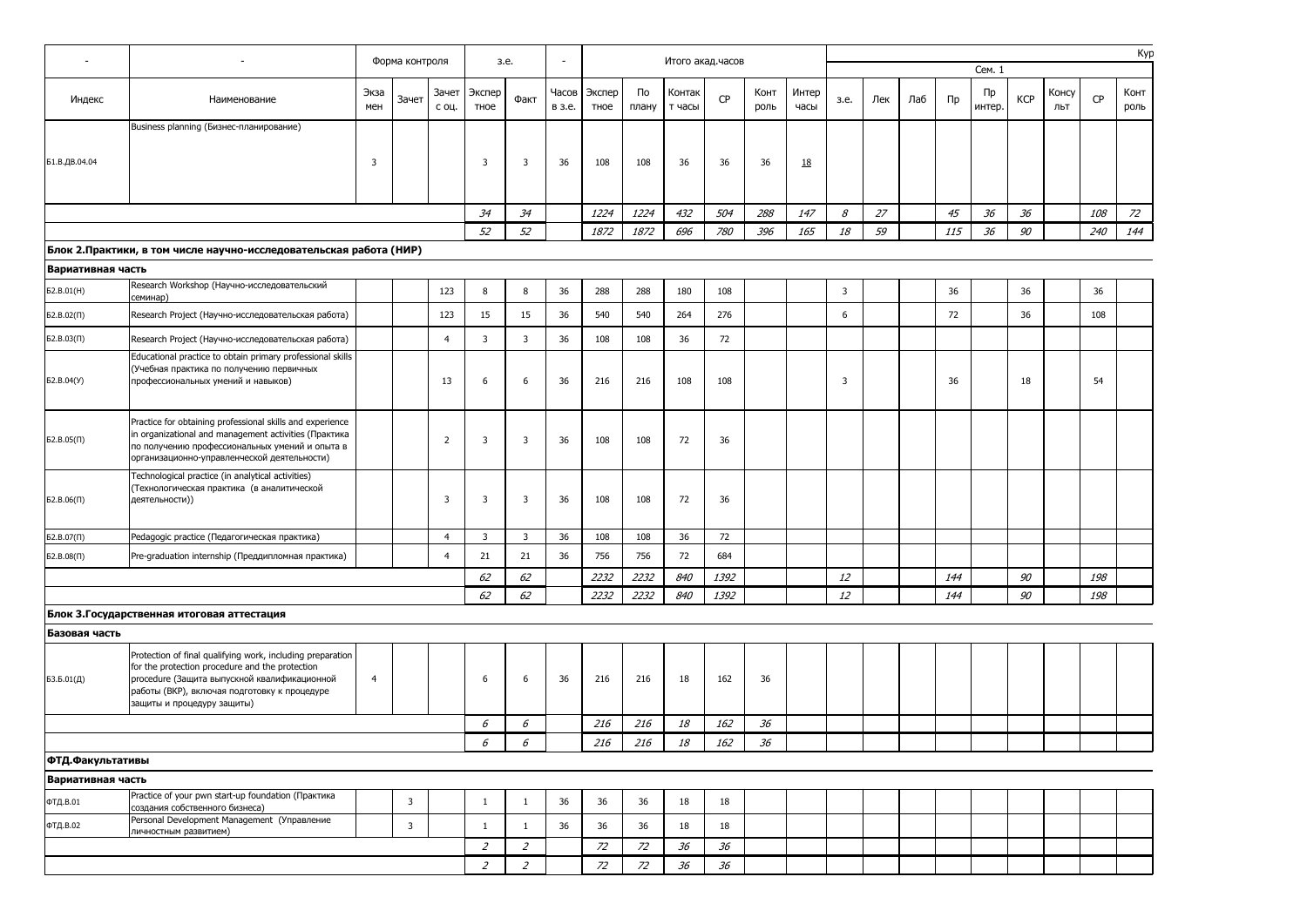|                                           | ю1   |     |     |    |                      |            |              |           |              |      |     |     |         |              |            |              |     | Kypc 2       |      |     |     |         |            |              |           |              |     |
|-------------------------------------------|------|-----|-----|----|----------------------|------------|--------------|-----------|--------------|------|-----|-----|---------|--------------|------------|--------------|-----|--------------|------|-----|-----|---------|------------|--------------|-----------|--------------|-----|
|                                           |      |     |     |    | Сем. 2               |            |              |           |              |      |     |     |         | Сем. 3       |            |              |     |              |      |     |     |         | Сем. 4     |              |           |              |     |
| Наименование                              | з.е. | Лек | Лаб | Пр | $\n  np\n$<br>интер. | <b>KCP</b> | Консу<br>ЛЬТ | <b>CP</b> | Конт<br>роль | 3.e. | Лек | Лаб | $\Pi$ p | Пр<br>интер. | <b>KCP</b> | Консу<br>ЛЬТ | CP  | Конт<br>роль | з.е. | Лек | Лаб | $\Pi$ p | <b>KCP</b> | Консу<br>ЛЬТ | <b>CP</b> | Конт<br>роль | Код |
| Business planning (Бизнес-планирование)   |      |     |     |    |                      |            |              |           |              |      |     |     |         |              |            |              |     |              |      |     |     |         |            |              |           |              |     |
|                                           |      |     |     |    |                      |            |              |           |              |      |     |     | 36      | <u>10</u>    |            |              | 36  | 36           |      |     |     |         |            |              |           |              | 13  |
|                                           |      |     |     |    |                      |            |              |           |              |      |     |     |         |              |            |              |     |              |      |     |     |         |            |              |           |              |     |
|                                           | 17   | 50  |     | 94 | 54                   | 72         |              | 252       | 144          | 9    | 21  |     | 87      | 57           |            |              | 144 | 72           |      |     |     |         |            |              |           |              |     |
|                                           | 17   | 50  |     | 94 | 54                   | 72         |              | 252       | 144          | 17   | 25  |     | 155     | 75           | 36         |              | 288 | 108          |      |     |     |         |            |              |           |              |     |
| и, в том числе научно-исследовательская р |      |     |     |    |                      |            |              |           |              |      |     |     |         |              |            |              |     |              |      |     |     |         |            |              |           |              |     |

| <b>LID</b>                                                                                                                                                                                                          |                |  |     |     |     |                |  |     |    |     |    |  |    |            |     |     |
|---------------------------------------------------------------------------------------------------------------------------------------------------------------------------------------------------------------------|----------------|--|-----|-----|-----|----------------|--|-----|----|-----|----|--|----|------------|-----|-----|
| Research Workshop (Научно-исследовательский<br>семинар)                                                                                                                                                             |                |  | 36  | 36  | 36  | $\overline{2}$ |  | 36  |    | 36  |    |  |    |            |     | 13  |
| Research Project (Научно-исследовательская работа)                                                                                                                                                                  | $\overline{7}$ |  | 84  | 36  | 132 | $\overline{2}$ |  | 18  | 18 | 36  |    |  |    |            |     | 13  |
| Research Project (Научно-исследовательская работа)                                                                                                                                                                  |                |  |     |     |     |                |  |     |    |     | 3  |  |    | 36         | 72  | 13  |
| Educational practice to obtain primary professional skills<br>(Учебная практика по получению первичных<br>профессиональных умений и навыков)                                                                        |                |  |     |     |     |                |  | 36  | 18 | 54  |    |  |    |            |     | 155 |
| Practice for obtaining professional skills and experience<br>in organizational and management activities (Практика<br>по получению профессиональных умений и опыта в<br>организационно-управленческой деятельности) |                |  | 36  | 36  | 36  |                |  |     |    |     |    |  |    |            |     | 13  |
| Technological practice (in analytical activities)<br>(Технологическая практика (в аналитической<br>деятельности))                                                                                                   |                |  |     |     |     | 3              |  | 36  | 36 | 36  |    |  |    |            |     | 13  |
| Pedagogic practice (Педагогическая практика)                                                                                                                                                                        |                |  |     |     |     |                |  |     |    |     | 3  |  |    | 36         | 72  | 13  |
| Pre-graduation internship (Преддипломная практика)                                                                                                                                                                  |                |  |     |     |     |                |  |     |    |     | 21 |  | 36 | 36         | 684 | 13  |
|                                                                                                                                                                                                                     | 13             |  | 156 | 108 | 204 | <i>10</i>      |  | 126 | 72 | 162 | 27 |  | 36 | 108        | 828 |     |
|                                                                                                                                                                                                                     | 13             |  | 156 | 108 | 204 | <i>10</i>      |  | 126 | 72 | 162 | 27 |  | 36 | <i>108</i> | 828 |     |

#### твенная итоговая аттестация

 $\overline{a}$ 

| Protection of final qualifying work, including preparation<br>for the protection procedure and the protection<br>procedure (Защита выпускной квалификационной<br>работы (ВКР), включая подготовку к процедуре<br>защиты и процедуру защиты) |  |  |  |  |  |  |    |  |    |   |  |  | 18 | 162 | 36 | 13 |
|---------------------------------------------------------------------------------------------------------------------------------------------------------------------------------------------------------------------------------------------|--|--|--|--|--|--|----|--|----|---|--|--|----|-----|----|----|
|                                                                                                                                                                                                                                             |  |  |  |  |  |  |    |  |    | D |  |  | 18 | 162 | 36 |    |
|                                                                                                                                                                                                                                             |  |  |  |  |  |  |    |  |    | D |  |  | 18 | 162 | 36 |    |
| ивы                                                                                                                                                                                                                                         |  |  |  |  |  |  |    |  |    |   |  |  |    |     |    |    |
| сть                                                                                                                                                                                                                                         |  |  |  |  |  |  |    |  |    |   |  |  |    |     |    |    |
| Practice of your pwn start-up foundation (Практика<br>создания собственного бизнеса)                                                                                                                                                        |  |  |  |  |  |  | 18 |  | ΤC |   |  |  |    |     |    | 13 |
| Personal Development Management (Управление<br>личностным развитием)                                                                                                                                                                        |  |  |  |  |  |  | 18 |  |    |   |  |  |    |     |    | 13 |
|                                                                                                                                                                                                                                             |  |  |  |  |  |  | 36 |  | 36 |   |  |  |    |     |    |    |
|                                                                                                                                                                                                                                             |  |  |  |  |  |  | 36 |  | 36 |   |  |  |    |     |    |    |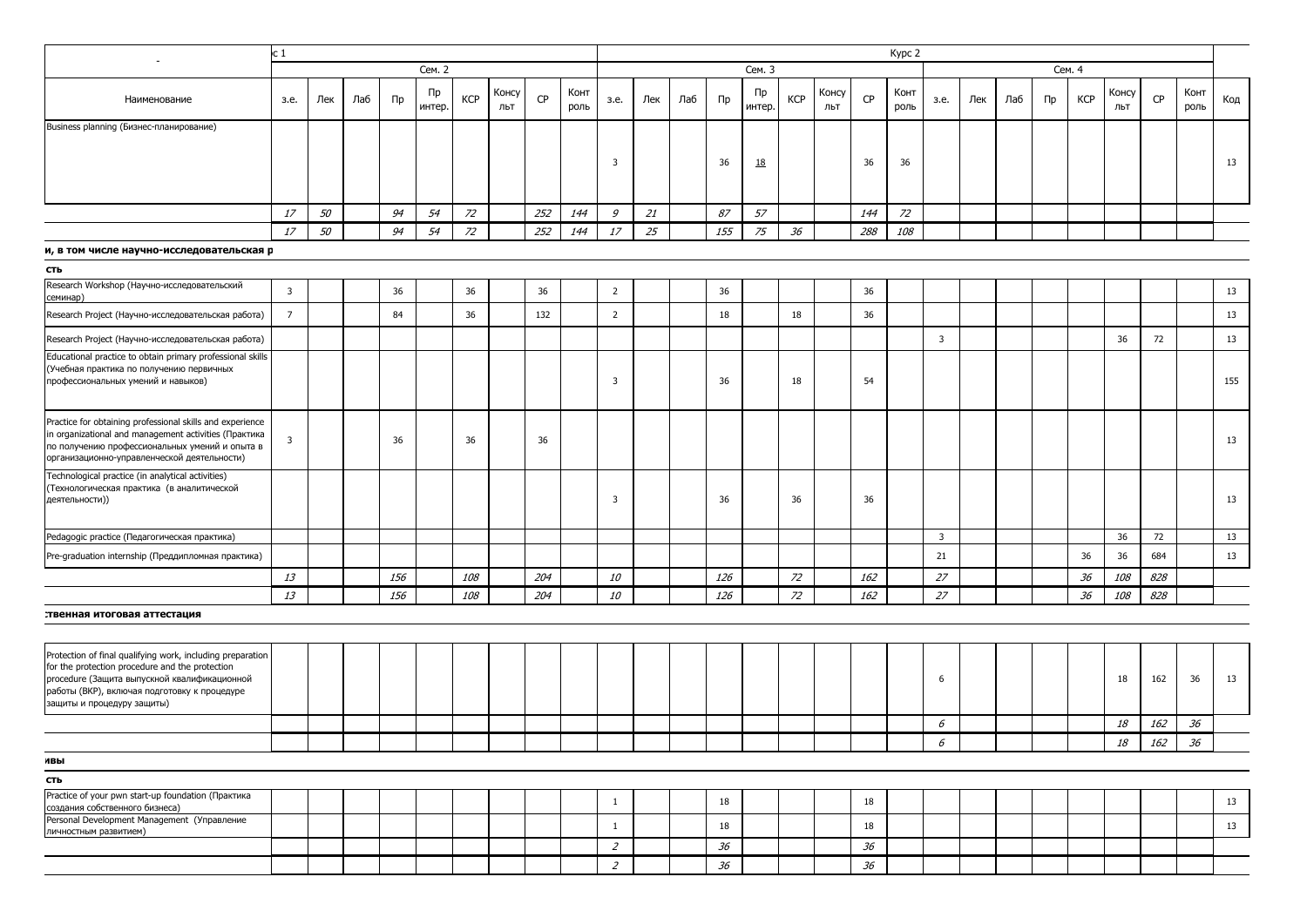|                                                                                                                                                                                                                                             | Закрепленная кафедра           |                                                                                                                                                                                         |
|---------------------------------------------------------------------------------------------------------------------------------------------------------------------------------------------------------------------------------------------|--------------------------------|-----------------------------------------------------------------------------------------------------------------------------------------------------------------------------------------|
| Наименование                                                                                                                                                                                                                                | Наименование                   | Компетенции                                                                                                                                                                             |
| Business planning (Бизнес-планирование)                                                                                                                                                                                                     |                                |                                                                                                                                                                                         |
|                                                                                                                                                                                                                                             | Менеджмента                    | ПК-3; ПК-5; ПК-8                                                                                                                                                                        |
|                                                                                                                                                                                                                                             |                                |                                                                                                                                                                                         |
|                                                                                                                                                                                                                                             |                                |                                                                                                                                                                                         |
| и, в том числе научно-исследовательская р                                                                                                                                                                                                   |                                |                                                                                                                                                                                         |
| сть                                                                                                                                                                                                                                         |                                |                                                                                                                                                                                         |
| Research Workshop (Научно-исследовательский<br>семинар)                                                                                                                                                                                     | Менеджмента                    | OK-5; OK-6; OK-7; OK-9; ONK-1; ONK-3; NK-8; NK-14                                                                                                                                       |
| Research Project (Научно-исследовательская работа)                                                                                                                                                                                          | Менеджмента                    | OK-2; OK-3; OK-9; OK-10; ONK-1; ONK-2; ONK-3; NK-10; NK-11; NK-12; NK-13; NK-14                                                                                                         |
| Research Project (Научно-исследовательская работа)                                                                                                                                                                                          | Менеджмента                    | ОПК-3; ПК-10; ПК-11; ПК-12; ПК-13; ПК-14                                                                                                                                                |
| Educational practice to obtain primary professional skills<br>(Учебная практика по получению первичных<br>профессиональных умений и навыков)                                                                                                | Депратамент экономических наук | ОПК-3; ПК-10; ПК-11; ПК-12                                                                                                                                                              |
| Practice for obtaining professional skills and experience<br>in organizational and management activities (Практика<br>по получению профессиональных умений и опыта в<br>организационно-управленческой деятельности)                         | Менеджмента                    | ПК-1; ПК-2; ПК-3; ПК-4; ПК-5; ПК-6; ПК-7                                                                                                                                                |
| Technological practice (in analytical activities)<br>(Технологическая практика (в аналитической<br>деятельности))                                                                                                                           | Менеджмента                    | ПК-8; ПК-9                                                                                                                                                                              |
| Pedagogic practice (Педагогическая практика)                                                                                                                                                                                                | Менеджмента                    | $TK-15$                                                                                                                                                                                 |
| Pre-graduation internship (Преддипломная практика)                                                                                                                                                                                          | Менеджмента                    | ПК-1; ПК-2; ПК-3; ПК-4; ПК-5; ПК-6; ПК-7; ПК-8; ПК-9; ПК-10; ПК-11; ПК-12; ПК-<br>13; ПК-14; ПК-15                                                                                      |
|                                                                                                                                                                                                                                             |                                |                                                                                                                                                                                         |
| твенная итоговая аттестация:                                                                                                                                                                                                                |                                |                                                                                                                                                                                         |
|                                                                                                                                                                                                                                             |                                |                                                                                                                                                                                         |
| Protection of final qualifying work, including preparation<br>for the protection procedure and the protection<br>procedure (Защита выпускной квалификационной<br>работы (ВКР), включая подготовку к процедуре<br>защиты и процедуру защиты) | Менеджмента                    | OK-1; OK-2; OK-3; OK-4; OK-5; OK-6; OK-7; OK-8; OK-9; OK-10; OTK-1; OTK-2; OTK-3;<br>ПК-1; ПК-2; ПК-3; ПК-4; ПК-5; ПК-6; ПК-7; ПК-8; ПК-9; ПК-10; ПК-11; ПК-12; ПК-<br>13; ПК-14; ПК-15 |
|                                                                                                                                                                                                                                             |                                |                                                                                                                                                                                         |
| ивы                                                                                                                                                                                                                                         |                                |                                                                                                                                                                                         |
| сть                                                                                                                                                                                                                                         |                                |                                                                                                                                                                                         |
| Practice of your pwn start-up foundation (Практика<br>создания собственного бизнеса)                                                                                                                                                        | Менеджмента                    | ПК-4; ПК-5                                                                                                                                                                              |
| Personal Development Management (Управление<br>личностным развитием)                                                                                                                                                                        | Менеджмента                    | ПК-1                                                                                                                                                                                    |
|                                                                                                                                                                                                                                             |                                |                                                                                                                                                                                         |
|                                                                                                                                                                                                                                             |                                |                                                                                                                                                                                         |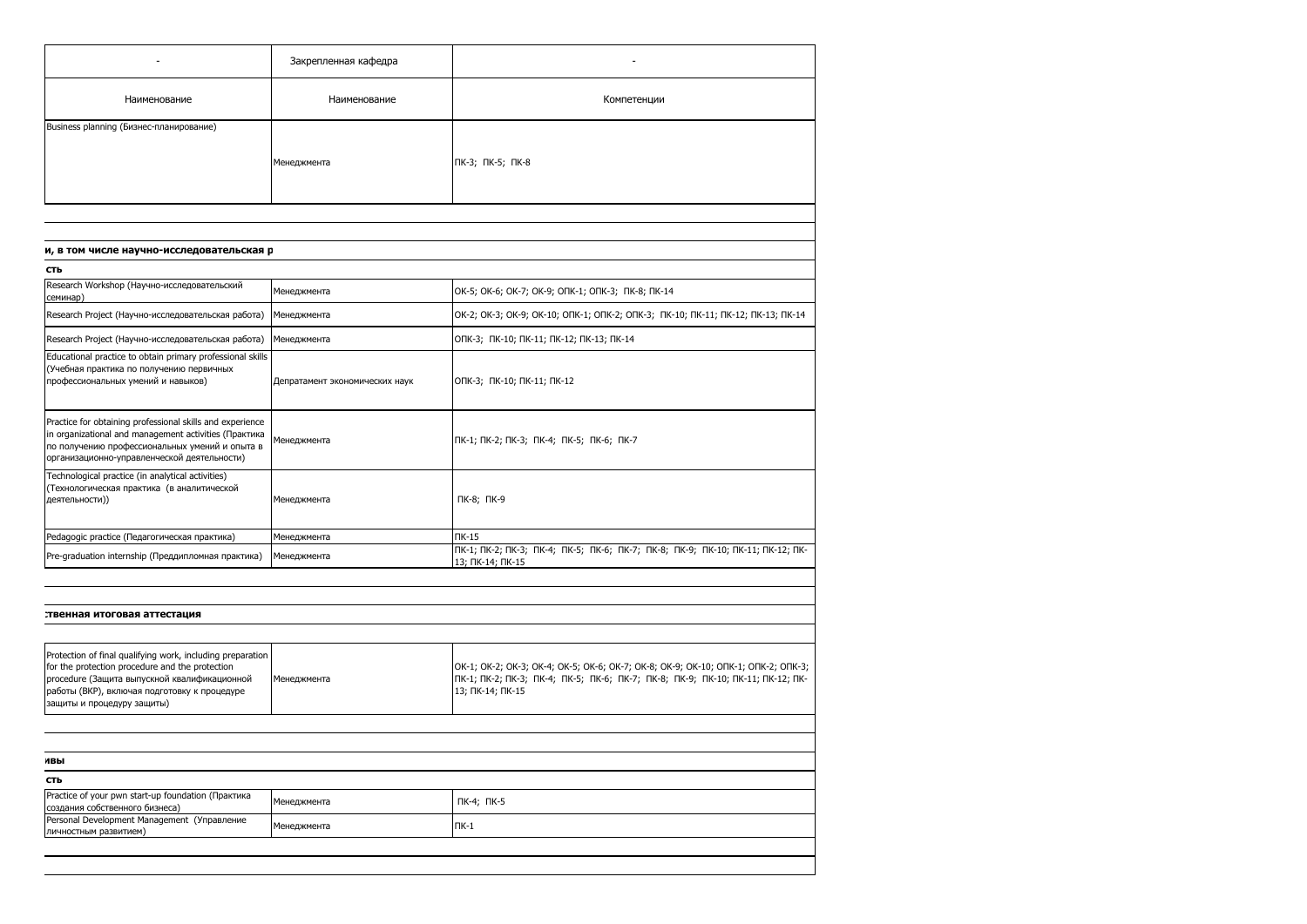|  |                                                                                                                                                                                                                           |                |                |         |                                  |                                |            |             | Часов       |                         |              |                          |                  |
|--|---------------------------------------------------------------------------------------------------------------------------------------------------------------------------------------------------------------------------|----------------|----------------|---------|----------------------------------|--------------------------------|------------|-------------|-------------|-------------------------|--------------|--------------------------|------------------|
|  | Название практики                                                                                                                                                                                                         | Kypc           | Сем.<br>курса  | Кафедра | $\ddot{}$                        | Продолжительнос<br>ть (недель) |            | Студ.       | на студента | на студента в<br>неделю | на подгруппу | на подгруппу<br>в неделю | Трудоемко<br>СТЬ |
|  | Вид практики: Учебная практика                                                                                                                                                                                            |                |                |         |                                  |                                |            |             |             |                         |              |                          |                  |
|  | professional skills (Учебная практика по<br>получению первичных профессиональных<br>умений и навыков)                                                                                                                     | $\mathbf 1$    | $1\,$          |         |                                  | $\overline{2}$                 |            |             |             |                         |              |                          |                  |
|  |                                                                                                                                                                                                                           |                |                | 133     | $+$                              | $\overline{2}$                 |            | $\mathbf 0$ | $\pmb{0}$   | $\pmb{0}$               | 0            | $\pmb{0}$                |                  |
|  | professional skills (Учебная практика по<br>получению первичных профессиональных<br>умений и навыков)                                                                                                                     | $\overline{2}$ | $\mathbf{1}$   |         |                                  | $\overline{2}$                 |            |             |             |                         |              |                          |                  |
|  |                                                                                                                                                                                                                           |                |                | 155     | $^+$                             | $\overline{2}$                 |            | $\pmb{0}$   | $\pmb{0}$   | $\pmb{0}$               | 0            | $\pmb{0}$                |                  |
|  | Вид практики: Производственная практика                                                                                                                                                                                   |                |                |         |                                  |                                |            |             |             |                         |              |                          |                  |
|  | Research Project (Научно-исследовательская<br>работа)                                                                                                                                                                     | $\mathbf 1$    | $\mathbf{1}$   |         |                                  | $\overline{4}$                 |            |             |             |                         |              |                          |                  |
|  |                                                                                                                                                                                                                           |                |                | 13      | $+$                              | 4                              |            | 20          | $\pmb{0}$   | $\pmb{0}$               | 0            | $\pmb{0}$                |                  |
|  | Research Project (Научно-исследовательская<br>работа)                                                                                                                                                                     | $\mathbf 1$    | $\overline{2}$ |         |                                  | $\overline{4}$                 | 2/3        |             |             |                         |              |                          |                  |
|  |                                                                                                                                                                                                                           |                |                | 13      | $+$                              | $\overline{4}$                 | 2/3        | 20          | $\pmb{0}$   | $\pmb{0}$               | 0            | $\pmb{0}$                |                  |
|  | Practice for obtaining professional skills and<br>experience in organizational and management<br>activities (Практика по получению<br>профессиональных умений и опыта в<br>организационно-управленческой<br>деятельности) | $\mathbf 1$    | $\mathbf 2$    |         |                                  | $\overline{2}$                 |            |             |             |                         |              |                          |                  |
|  |                                                                                                                                                                                                                           |                |                | 13      | $+$                              | $\overline{2}$                 |            | 20          | $\pmb{0}$   | $\pmb{0}$               | 0            | $\pmb{0}$                |                  |
|  | (Технологическая практика (в аналитической<br>деятельности))                                                                                                                                                              | $\overline{2}$ | $\mathbf{1}$   |         |                                  | $\overline{2}$                 |            |             |             |                         |              |                          |                  |
|  |                                                                                                                                                                                                                           |                |                | 13      | $+$                              | $\overline{2}$                 |            | $\pmb{0}$   | $\pmb{0}$   | $\pmb{0}$               | 0            | $\pmb{0}$                |                  |
|  | Research Project (Научно-исследовательская<br>работа)                                                                                                                                                                     | $\overline{2}$ | $\mathbf{1}$   |         |                                  | $\mathbf{1}$                   | 1/3        |             |             |                         |              |                          |                  |
|  |                                                                                                                                                                                                                           |                |                | 13      | $+$                              | $\mathbf{1}$                   | 1/3        | $\mathbf 0$ | $\pmb{0}$   | $\pmb{0}$               | 0            | $\pmb{0}$                |                  |
|  | Research Project (Научно-исследовательская<br>работа)                                                                                                                                                                     | $\overline{2}$ | $\overline{2}$ |         |                                  | $\overline{2}$                 |            |             |             |                         |              |                          |                  |
|  |                                                                                                                                                                                                                           |                |                | 13      | $\begin{array}{c} + \end{array}$ | $\overline{2}$                 |            | $\pmb{0}$   | $\bf{0}$    | $\bf{0}$                | $\pmb{0}$    | $\pmb{0}$                |                  |
|  | Pre-graduation internship (Преддипломная<br>практика)                                                                                                                                                                     | 2              | $\overline{2}$ |         |                                  | 14                             |            |             |             |                         |              |                          |                  |
|  |                                                                                                                                                                                                                           |                |                | 13      | $^{+}$                           | 14                             |            | 0           | 0           | 0                       | 0            | 0                        |                  |
|  | Pedagogic practice (Педагогическая практика)                                                                                                                                                                              | $\overline{2}$ | $\overline{2}$ |         |                                  | $\overline{2}$                 |            |             |             |                         |              |                          |                  |
|  |                                                                                                                                                                                                                           |                |                | 13      | $+$                              | $\overline{2}$                 |            | $\pmb{0}$   | $\pmb{0}$   | $\pmb{0}$               | 0            | $\pmb{0}$                |                  |
|  | Вид практики: Научно-исследовательская работа                                                                                                                                                                             |                |                |         |                                  |                                |            |             |             |                         |              |                          |                  |
|  | Research Workshop (Научно-исследовательский<br>семинар)                                                                                                                                                                   | $\mathbf 1$    | $\mathbf{1}$   |         |                                  | $\overline{2}$                 |            |             |             |                         |              |                          |                  |
|  |                                                                                                                                                                                                                           |                |                | 13      | $\begin{array}{c} + \end{array}$ | 2                              |            | 20          | 0           | 0                       | 0            | 0                        |                  |
|  | Research Workshop (Научно-исследовательский<br>семинар)                                                                                                                                                                   | $\mathbf 1$    | $\overline{2}$ |         |                                  | 2                              |            |             |             |                         |              |                          |                  |
|  |                                                                                                                                                                                                                           |                |                | 13      | $^+$                             | $\overline{2}$                 |            | 20          | $\bf{0}$    | $\bf{0}$                | $\pmb{0}$    | $\pmb{0}$                |                  |
|  | Research Workshop (Научно-исследовательский<br>семинар)                                                                                                                                                                   | $\overline{2}$ | $\mathbf{1}$   |         |                                  | $\mathbf{1}$                   | 1/3        |             |             |                         |              |                          |                  |
|  |                                                                                                                                                                                                                           |                |                | 13      | $+$                              | $\mathbf{1}$                   | 1/3        | $\pmb{0}$   | $\pmb{0}$   | $\pmb{0}$               | $\pmb{0}$    | $\pmb{0}$                |                  |
|  | Итого по факту<br>Итого по плану                                                                                                                                                                                          |                |                |         |                                  | 41<br>41                       | 1/3<br>1/3 |             |             |                         |              |                          |                  |
|  |                                                                                                                                                                                                                           |                |                |         |                                  |                                |            |             |             |                         |              |                          |                  |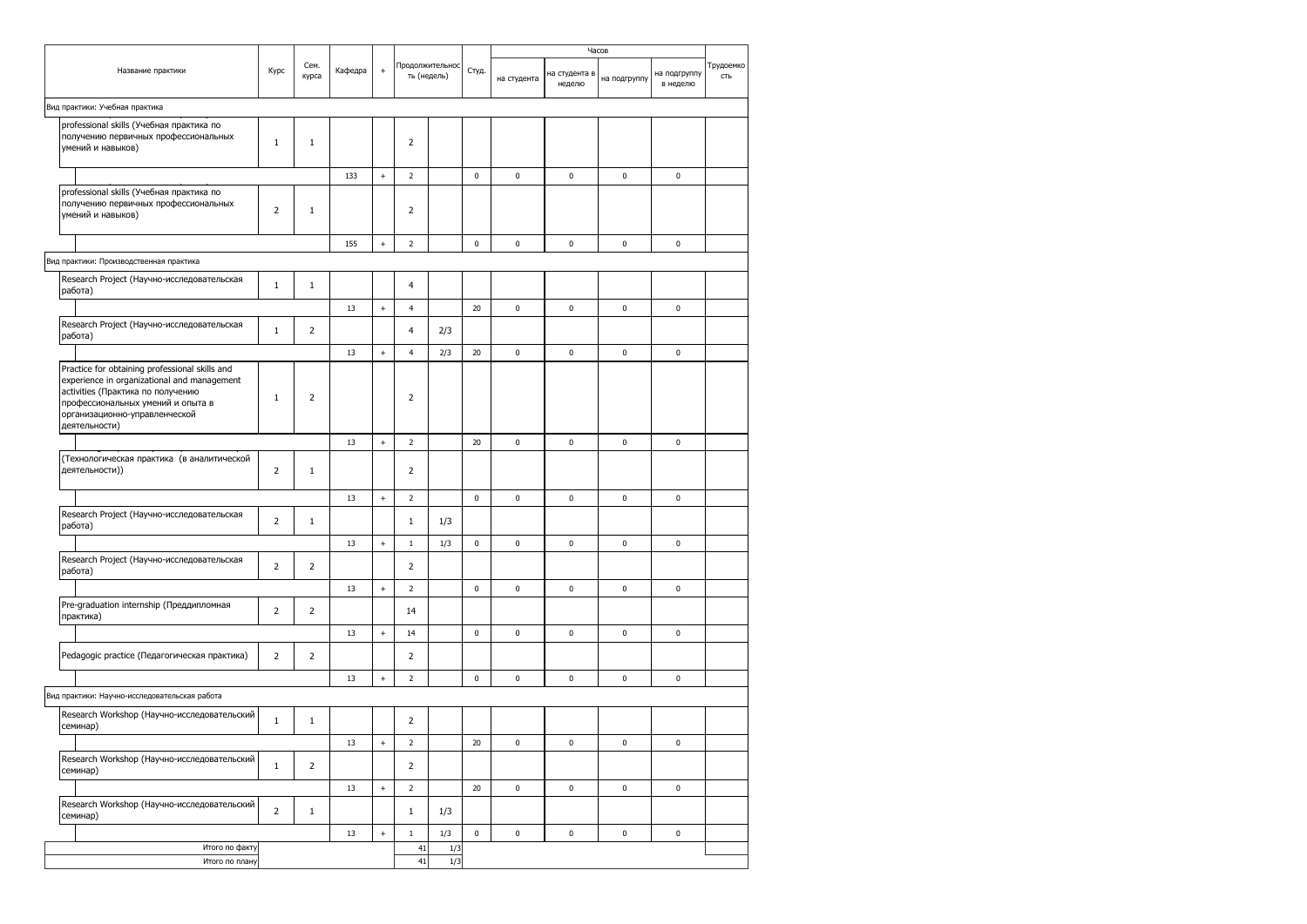| Индекс            | Содержание                                                                                                                                                                                                                          | Тип |  |  |  |  |  |  |  |  |  |
|-------------------|-------------------------------------------------------------------------------------------------------------------------------------------------------------------------------------------------------------------------------------|-----|--|--|--|--|--|--|--|--|--|
| Вид деятельности: |                                                                                                                                                                                                                                     |     |  |  |  |  |  |  |  |  |  |
| $OK-1$            | способностью творчески адаптировать достижения зарубежной науки, техники и образования к отечественной практике, высокая степень<br>профессиональной мобильности                                                                    | OK  |  |  |  |  |  |  |  |  |  |
| Б1.Б.01           |                                                                                                                                                                                                                                     |     |  |  |  |  |  |  |  |  |  |
| 53.5.01(Д)        | Protection of final qualifying work, including preparation for the protection procedure and the protection procedure (Защита выпускнои квалификационнои работы (ВКР), включая<br>подготовку к процедуре защиты и процедуру защиты)  |     |  |  |  |  |  |  |  |  |  |
| OK-2              | готовностью проявлять качества лидера и организовать работу коллектива, владеть эффективными технологиями решения профессиональных проблем                                                                                          | OK  |  |  |  |  |  |  |  |  |  |
| Б1.Б.02           | Critical Thinking and Research (Критическое мышление и исследования)                                                                                                                                                                |     |  |  |  |  |  |  |  |  |  |
| Б1.Б.04           | The management strategy. Portfolio management (Управление стратегий. Портфельное управление)                                                                                                                                        |     |  |  |  |  |  |  |  |  |  |
| $52.B.02(\Pi)$    | Research Project (Научно-исследовательская работа)                                                                                                                                                                                  |     |  |  |  |  |  |  |  |  |  |
| 53.5.01(Д)        | Protection of final qualifying work, including preparation for the protection procedure and the protection procedure (Защита выпускнои квалификационнои работы (ВКР), включая<br>подготовку к процедуре защиты и процедуру защиты)  |     |  |  |  |  |  |  |  |  |  |
| $OK-3$            | умением работать в проектных междисциплинарных командах, в том числе в качестве руководителя                                                                                                                                        | OK  |  |  |  |  |  |  |  |  |  |
| Б1.Б.01           |                                                                                                                                                                                                                                     |     |  |  |  |  |  |  |  |  |  |
| $52.B.02(\Pi)$    | Research Project (Научно-исследовательская работа)                                                                                                                                                                                  |     |  |  |  |  |  |  |  |  |  |
| 53.5.01(Д)        | Protection of final qualifying work, including preparation for the protection procedure and the protection procedure (Защита выпускной квалификационной работы (ВКР), включая<br>подготовку к процедуре защиты и процедуру защиты)  |     |  |  |  |  |  |  |  |  |  |
| OK-4              | умением быстро осваивать новые предметные области, выявлять противоречия, проблемы и вырабатывать альтернативные варианты их решения                                                                                                |     |  |  |  |  |  |  |  |  |  |
| Б1.Б.02           | Critical Thinking and Research (Критическое мышление и исследования)                                                                                                                                                                |     |  |  |  |  |  |  |  |  |  |
| Б1.Б.03           | Economics and Management: Adaptation Course (Экономика и управление: адаптационный курс)                                                                                                                                            |     |  |  |  |  |  |  |  |  |  |
| 53.5.01(Д)        | Protection of final qualifying work, including preparation for the protection procedure and the protection procedure (Защита выпускнои квалификационнои работы (ВКР), включая<br>подготовку к процедуре защиты и процедуру защиты)  |     |  |  |  |  |  |  |  |  |  |
| OK-5              | способностью генерировать идеи в научной и профессиональной деятельности                                                                                                                                                            |     |  |  |  |  |  |  |  |  |  |
| Б1.Б.02           | Critical Thinking and Research (Критическое мышление и исследования)                                                                                                                                                                |     |  |  |  |  |  |  |  |  |  |
| 52.B.01(H)        | Research Workshop (Научно-исследовательский семинар)                                                                                                                                                                                |     |  |  |  |  |  |  |  |  |  |
| 53.5.01(Д)        | Protection of final qualifying work, including preparation for the protection procedure and the protection procedure (защита выпускнои квалификационнои работы (ВКР), включая<br>полготовку к процелуре защиты и процелуру защиты). |     |  |  |  |  |  |  |  |  |  |
| OK-6              | способностью вести научную дискуссию, владение нормами научного стиля современного русского языка                                                                                                                                   |     |  |  |  |  |  |  |  |  |  |
| Б1.Б.01           |                                                                                                                                                                                                                                     |     |  |  |  |  |  |  |  |  |  |
| 52.B.01(H)        | Research Workshop (Научно-исследовательский семинар)                                                                                                                                                                                |     |  |  |  |  |  |  |  |  |  |
| 53.5.01(Д)        | Protection of final qualifying work, including preparation for the protection procedure and the protection procedure (защита выпускнои квалификационнои работы (ВКР), включая<br>подготовку к процедуре защиты и процедуру защиты)  |     |  |  |  |  |  |  |  |  |  |
| <b>OK-7</b>       | способностью к свободной научной и профессиональной коммуникации в иноязычной среде                                                                                                                                                 |     |  |  |  |  |  |  |  |  |  |
| Б1.Б.01           |                                                                                                                                                                                                                                     |     |  |  |  |  |  |  |  |  |  |
| Б2.В.01(H)        | Research Workshop (Научно-исследовательский семинар)                                                                                                                                                                                |     |  |  |  |  |  |  |  |  |  |
| 53.5.01(Д)        | Protection of final qualifying work, including preparation for the protection procedure and the protection procedure (Защита выпускнои квалификационнои работы (ВКР), включая<br>полготовку к процелуре защиты и процелуру защиты)  |     |  |  |  |  |  |  |  |  |  |
| OK-8              | способностью к абстрактному мышлению, анализу, синтезу                                                                                                                                                                              |     |  |  |  |  |  |  |  |  |  |
| Б1.Б.02           | Critical Thinking and Research (Критическое мышление и исследования)                                                                                                                                                                |     |  |  |  |  |  |  |  |  |  |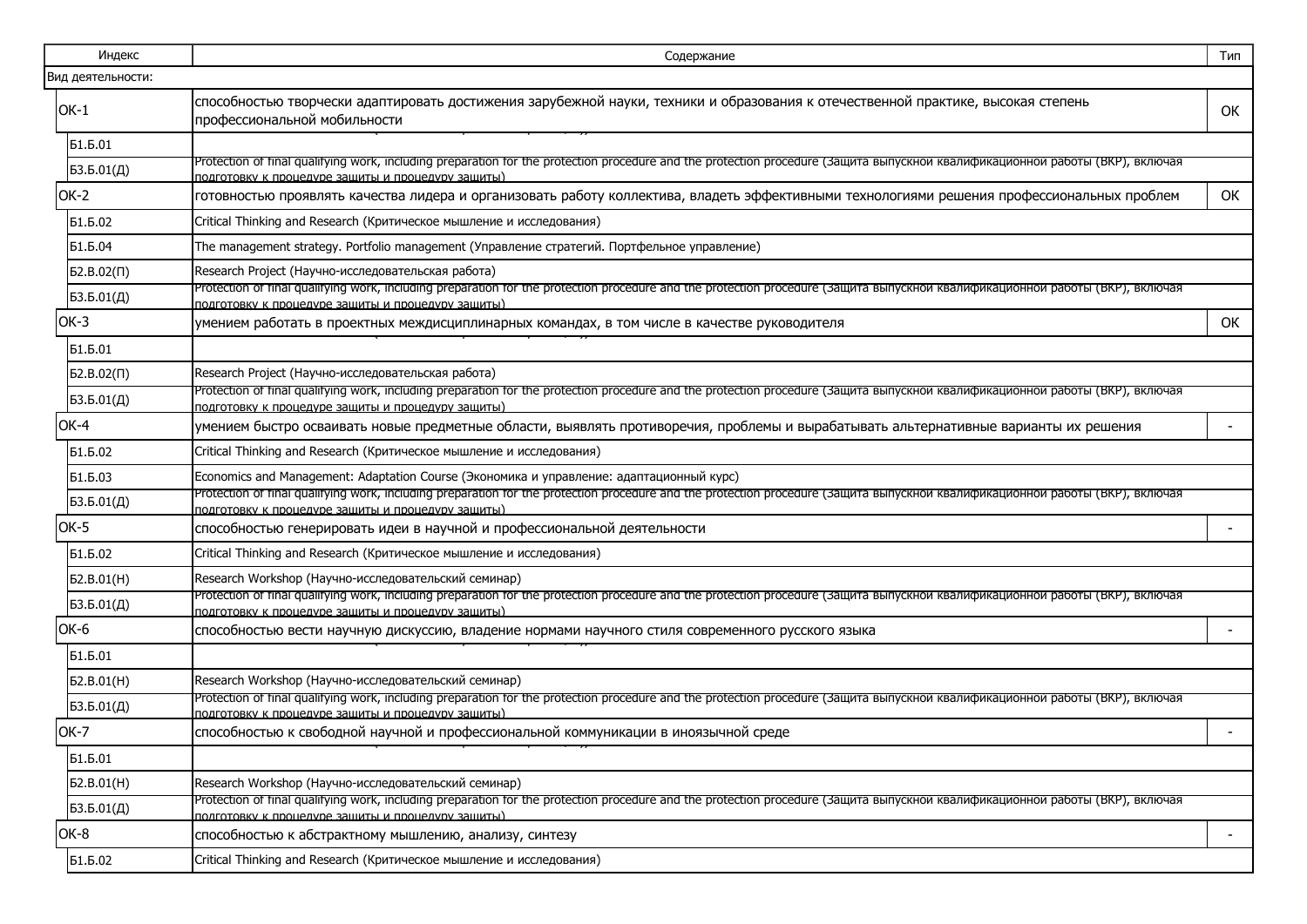| Б1.Б.03        | Economics and Management: Adaptation Course (Экономика и управление: адаптационный курс)                                                                                                                                            |                          |  |  |  |  |  |  |  |
|----------------|-------------------------------------------------------------------------------------------------------------------------------------------------------------------------------------------------------------------------------------|--------------------------|--|--|--|--|--|--|--|
| 53.5.01(Д)     | Protection of final qualifying work, including preparation for the protection procedure and the protection procedure (Защита выпускнои квалификационнои работы (ВКР), включая<br>подготовку к процедуре защиты и процедуру защиты)  |                          |  |  |  |  |  |  |  |
| OK-9           | готовностью действовать в нестандартных ситуациях, нести социальную и этическую ответственность за принятые решения                                                                                                                 | $\overline{\phantom{a}}$ |  |  |  |  |  |  |  |
| Б1.Б.03        | Economics and Management: Adaptation Course (Экономика и управление: адаптационный курс)                                                                                                                                            |                          |  |  |  |  |  |  |  |
| 52.B.01(H)     | Research Workshop (Научно-исследовательский семинар)                                                                                                                                                                                |                          |  |  |  |  |  |  |  |
| $52.B.02(\Pi)$ | Research Project (Научно-исследовательская работа)                                                                                                                                                                                  |                          |  |  |  |  |  |  |  |
| БЗ.Б.01(Д)     | Protection of final qualifying work, including preparation for the protection procedure and the protection procedure (Защита выпускнои квалификационнои работы (ВКР), включая<br>подготовку к процедуре защиты и процедуру защиты)  |                          |  |  |  |  |  |  |  |
| OK-10          | готовностью к саморазвитию, самореализации, использованию творческого потенциала                                                                                                                                                    | $\overline{\phantom{a}}$ |  |  |  |  |  |  |  |
| Б1.Б.02        | Critical Thinking and Research (Критическое мышление и исследования)                                                                                                                                                                |                          |  |  |  |  |  |  |  |
| $52.B.02(\Pi)$ | Research Project (Научно-исследовательская работа)                                                                                                                                                                                  |                          |  |  |  |  |  |  |  |
| БЗ.Б.01(Д)     | Protection of final qualifying work, including preparation for the protection procedure and the protection procedure (защита выпускнои квалификационнои работы (ВКР), включая<br>подготовку к процедуре защиты и процедуру защиты). |                          |  |  |  |  |  |  |  |
| $OIIK-1$       | готовностью к коммуникации в устной и письменной формах на русском и иностранном языках для решения задач профессиональной деятельности                                                                                             | <b>ONK</b>               |  |  |  |  |  |  |  |
| Б1.Б.02        | Critical Thinking and Research (Критическое мышление и исследования)                                                                                                                                                                |                          |  |  |  |  |  |  |  |
| <b>51.B.03</b> | Project management (Управление проектами)                                                                                                                                                                                           |                          |  |  |  |  |  |  |  |
| Б1.В.ДВ.02.04  | Corporate philanthropy and volunteerism (Корпоративная филантропия и волонтерство)                                                                                                                                                  |                          |  |  |  |  |  |  |  |
| 52.B.01(H)     | Research Workshop (Научно-исследовательский семинар)                                                                                                                                                                                |                          |  |  |  |  |  |  |  |
| $52.B.02(\Pi)$ | Research Project (Научно-исследовательская работа)                                                                                                                                                                                  |                          |  |  |  |  |  |  |  |
| 53.5.01(Д)     | Protection of final qualifying work, including preparation for the protection procedure and the protection procedure (защита выпускнои квалификационнои работы (ВКР), включая<br>подготовку к процедуре защиты и процедуру защиты)  |                          |  |  |  |  |  |  |  |
| $OTK-2$        | готовностью руководить коллективом в сфере своей профессиональной деятельности, толерантно воспринимая социальные, этнические,<br>конфессиональные и культурные различия                                                            | <b>ONK</b>               |  |  |  |  |  |  |  |
| Б1.Б.04        | The management strategy. Portfolio management (Управление стратегий. Портфельное управление)                                                                                                                                        |                          |  |  |  |  |  |  |  |
| <b>51.B.01</b> |                                                                                                                                                                                                                                     |                          |  |  |  |  |  |  |  |
| <b>51.B.02</b> |                                                                                                                                                                                                                                     |                          |  |  |  |  |  |  |  |
| <b>Б1.В.03</b> | Project management (Управление проектами)                                                                                                                                                                                           |                          |  |  |  |  |  |  |  |
| Б1.В.ДВ.02.02  | Running business in Asia (Ведение бизнеса в Азии)                                                                                                                                                                                   |                          |  |  |  |  |  |  |  |
| $52.B.02(\Pi)$ | Research Project (Научно-исследовательская работа)                                                                                                                                                                                  |                          |  |  |  |  |  |  |  |
| БЗ.Б.01(Д)     | Protection of final qualifying work, including preparation for the protection procedure and the protection procedure (Защита выпускнои квалификационнои работы (ВКР), включая<br>подготовку к процедуре защиты и процедуру защиты)  |                          |  |  |  |  |  |  |  |
| $OTK-3$        | способностью проводить самостоятельные исследования, обосновывать актуальность и практическую значимость избранной темы научного исследования                                                                                       | <b>ONK</b>               |  |  |  |  |  |  |  |
| Б1.Б.02        | Critical Thinking and Research (Критическое мышление и исследования)                                                                                                                                                                |                          |  |  |  |  |  |  |  |
| <b>Б1.В.04</b> | Marketing research (Маркетинговые исследования)                                                                                                                                                                                     |                          |  |  |  |  |  |  |  |
| Б1.В.ДВ.03.02  | Research methods (Методы исследований)                                                                                                                                                                                              |                          |  |  |  |  |  |  |  |
| Б1.В.ДВ.03.03  | Econometrics (Эконометрика)                                                                                                                                                                                                         |                          |  |  |  |  |  |  |  |
| Б2.В.01(H)     | Research Workshop (Научно-исследовательский семинар)                                                                                                                                                                                |                          |  |  |  |  |  |  |  |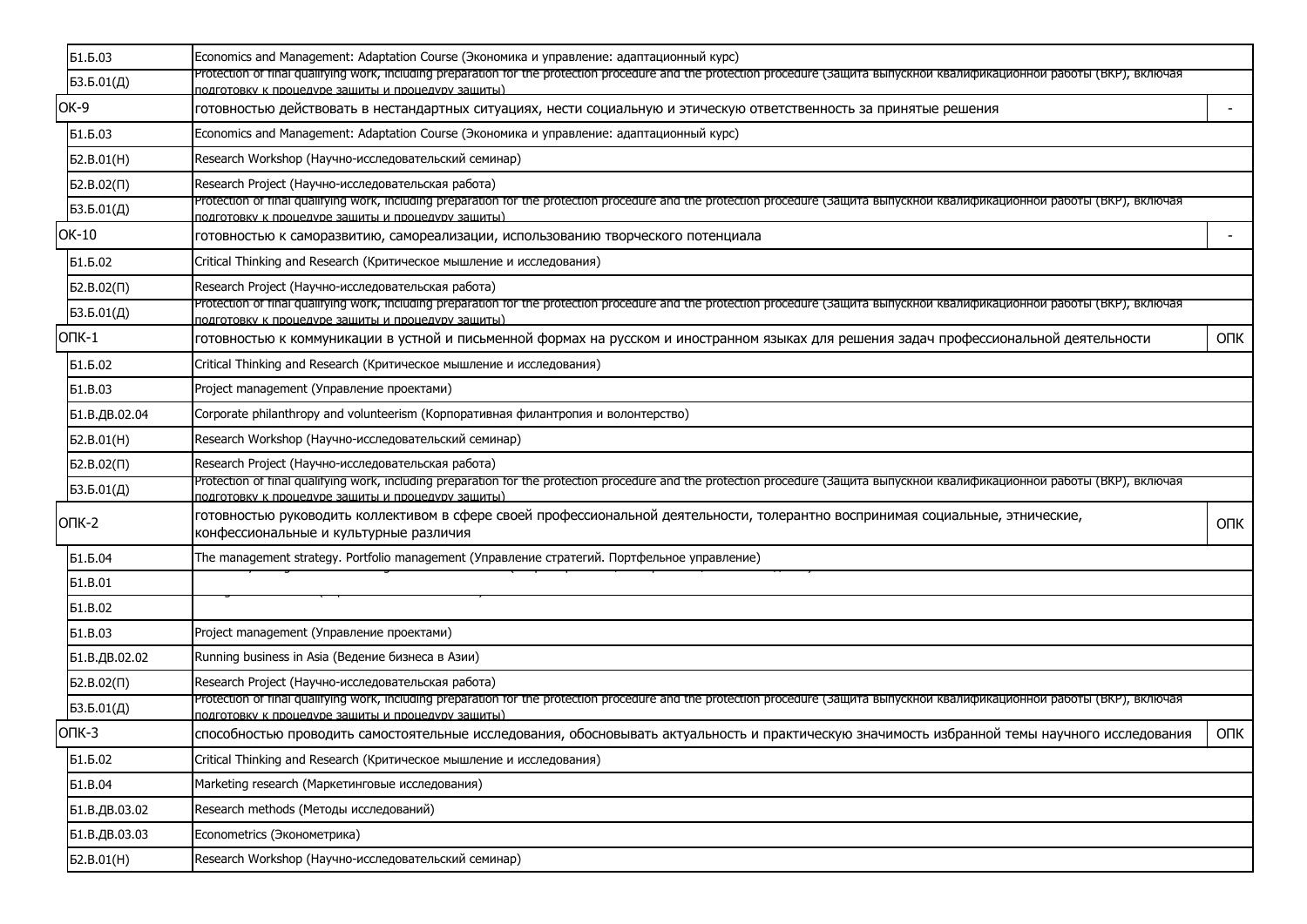| Research Project (Научно-исследовательская работа)<br>$52.B.03(\Pi)$<br>Б2.В.04(У)<br>Protection of final qualifying work, including preparation for the protection procedure and the protection procedure (Защита выпускнои квалификационнои работы (ВКР), включая<br>БЗ.Б.01(Д)<br>подготовку к процедуре зашиты и процедуру зашиты)<br>Вид деятельности: организационно-управленческая<br>$\Pi K-1$<br>ПК<br>способностью управлять организациями, подразделениями, группами (командами) сотрудников, проектами и сетями<br>Economics and Management: Adaptation Course (Экономика и управление: адаптационный курс)<br>Б1.Б.03<br><b>51.B.01</b><br>Б1.В.ДВ.04.02<br>Operation management and business efficiency (Операционный менеджмент и эффективность бизнеса)<br>Practice for obtaining professional skills and experience in organizational and management activities (Практика по получению профессиональных умении и опыта в организационно-<br>$52.B.05(\Pi)$<br><u>иправленческой деятельности)</u><br>Pre-graduation internship (Преддипломная практика)<br>52.B.08(1)<br>Protection of final qualifying work, including preparation for the protection procedure and the protection procedure (Защита выпускнои квалификационнои работы (ВКР), включая<br>БЗ.Б.01(Д)<br>подготовку к процедуре зашиты и процедуру зашиты)<br>Personal Development Management (Управление личностным развитием)<br>ФТД.В.02<br>$\Pi K-2$<br>ПК<br>способностью разрабатывать корпоративную стратегию, программы организационного развития и изменений и обеспечивать их реализацию<br>Б1.Б.04<br>The management strategy. Portfolio management (Управление стратегий. Портфельное управление)<br>Innovative management (Инновационный менеджмент)<br>Б1.В.ДВ.01.01<br>Б1.В.ДВ.02.03<br>Change management (Управление изменениями)<br>Б1.В.ДВ.03.01<br>Practice for obtaining professional skills and experience in organizational and management activities (Практика по получению профессиональных умении и опыта в организационно-<br>$52.B.05(\Pi)$<br><u>иправленческой деятельности)</u><br>52.B.08(1)<br>Pre-graduation internship (Преддипломная практика)<br>Protection of final qualifying work, including preparation for the protection procedure and the protection procedure (Защита выпускнои квалификационнои работы (ВКР), включая<br>БЗ.Б.01(Д)<br>подготовку к процедуре зашиты и процедуру зашиты).<br>$\Pi K-3$<br>ПК<br>способностью использовать современные методы управления корпоративными финансами для решения стратегических задач<br><b>51.B.02</b><br>Б1.В.ДВ.02.01<br>Running business in Asia (Ведение бизнеса в Азии)<br>Б1.В.ДВ.02.02<br>Б1.В.ДВ.02.03<br>Corporate philanthropy and volunteerism (Корпоративная филантропия и волонтерство)<br>Б1.В.ДВ.02.04<br>Venture capital investments and financial models (Венчурные инвестиции и финансовые модели)<br>Б1.В.ДВ.04.01<br>Operation management and business efficiency (Операционный менеджмент и эффективность бизнеса)<br>Б1.В.ДВ.04.02<br>Business planning (Бизнес-планирование)<br>Б1.В.ДВ.04.04<br>Practice for obtaining professional skills and experience in organizational and management activities (Практика по получению профессиональных умении и опыта в организационно-<br>$52.B.05(\Pi)$<br><u>иправленческой деятельности)</u><br>52.B.08(1)<br>Pre-graduation internship (Преддипломная практика)<br>Protection of final qualifying work, including preparation for the protection procedure and the protection procedure (Защита выпускной квалификационной работы (ВКР), включая<br>БЗ.Б.01(Д)<br>подготовку к процедуре защиты и процедуру защиты) | $52.B.02(\Pi)$ | Research Project (Научно-исследовательская работа) |  |
|-------------------------------------------------------------------------------------------------------------------------------------------------------------------------------------------------------------------------------------------------------------------------------------------------------------------------------------------------------------------------------------------------------------------------------------------------------------------------------------------------------------------------------------------------------------------------------------------------------------------------------------------------------------------------------------------------------------------------------------------------------------------------------------------------------------------------------------------------------------------------------------------------------------------------------------------------------------------------------------------------------------------------------------------------------------------------------------------------------------------------------------------------------------------------------------------------------------------------------------------------------------------------------------------------------------------------------------------------------------------------------------------------------------------------------------------------------------------------------------------------------------------------------------------------------------------------------------------------------------------------------------------------------------------------------------------------------------------------------------------------------------------------------------------------------------------------------------------------------------------------------------------------------------------------------------------------------------------------------------------------------------------------------------------------------------------------------------------------------------------------------------------------------------------------------------------------------------------------------------------------------------------------------------------------------------------------------------------------------------------------------------------------------------------------------------------------------------------------------------------------------------------------------------------------------------------------------------------------------------------------------------------------------------------------------------------------------------------------------------------------------------------------------------------------------------------------------------------------------------------------------------------------------------------------------------------------------------------------------------------------------------------------------------------------------------------------------------------------------------------------------------------------------------------------------------------------------------------------------------------------------------------------------------------------------------------------------------------------------------------------------------------------------------------------------------------------------------------------------------------------------------------------------------------------------------------------------------------------------------------------------------------------------------------|----------------|----------------------------------------------------|--|
|                                                                                                                                                                                                                                                                                                                                                                                                                                                                                                                                                                                                                                                                                                                                                                                                                                                                                                                                                                                                                                                                                                                                                                                                                                                                                                                                                                                                                                                                                                                                                                                                                                                                                                                                                                                                                                                                                                                                                                                                                                                                                                                                                                                                                                                                                                                                                                                                                                                                                                                                                                                                                                                                                                                                                                                                                                                                                                                                                                                                                                                                                                                                                                                                                                                                                                                                                                                                                                                                                                                                                                                                                                                                   |                |                                                    |  |
|                                                                                                                                                                                                                                                                                                                                                                                                                                                                                                                                                                                                                                                                                                                                                                                                                                                                                                                                                                                                                                                                                                                                                                                                                                                                                                                                                                                                                                                                                                                                                                                                                                                                                                                                                                                                                                                                                                                                                                                                                                                                                                                                                                                                                                                                                                                                                                                                                                                                                                                                                                                                                                                                                                                                                                                                                                                                                                                                                                                                                                                                                                                                                                                                                                                                                                                                                                                                                                                                                                                                                                                                                                                                   |                |                                                    |  |
|                                                                                                                                                                                                                                                                                                                                                                                                                                                                                                                                                                                                                                                                                                                                                                                                                                                                                                                                                                                                                                                                                                                                                                                                                                                                                                                                                                                                                                                                                                                                                                                                                                                                                                                                                                                                                                                                                                                                                                                                                                                                                                                                                                                                                                                                                                                                                                                                                                                                                                                                                                                                                                                                                                                                                                                                                                                                                                                                                                                                                                                                                                                                                                                                                                                                                                                                                                                                                                                                                                                                                                                                                                                                   |                |                                                    |  |
|                                                                                                                                                                                                                                                                                                                                                                                                                                                                                                                                                                                                                                                                                                                                                                                                                                                                                                                                                                                                                                                                                                                                                                                                                                                                                                                                                                                                                                                                                                                                                                                                                                                                                                                                                                                                                                                                                                                                                                                                                                                                                                                                                                                                                                                                                                                                                                                                                                                                                                                                                                                                                                                                                                                                                                                                                                                                                                                                                                                                                                                                                                                                                                                                                                                                                                                                                                                                                                                                                                                                                                                                                                                                   |                |                                                    |  |
|                                                                                                                                                                                                                                                                                                                                                                                                                                                                                                                                                                                                                                                                                                                                                                                                                                                                                                                                                                                                                                                                                                                                                                                                                                                                                                                                                                                                                                                                                                                                                                                                                                                                                                                                                                                                                                                                                                                                                                                                                                                                                                                                                                                                                                                                                                                                                                                                                                                                                                                                                                                                                                                                                                                                                                                                                                                                                                                                                                                                                                                                                                                                                                                                                                                                                                                                                                                                                                                                                                                                                                                                                                                                   |                |                                                    |  |
|                                                                                                                                                                                                                                                                                                                                                                                                                                                                                                                                                                                                                                                                                                                                                                                                                                                                                                                                                                                                                                                                                                                                                                                                                                                                                                                                                                                                                                                                                                                                                                                                                                                                                                                                                                                                                                                                                                                                                                                                                                                                                                                                                                                                                                                                                                                                                                                                                                                                                                                                                                                                                                                                                                                                                                                                                                                                                                                                                                                                                                                                                                                                                                                                                                                                                                                                                                                                                                                                                                                                                                                                                                                                   |                |                                                    |  |
|                                                                                                                                                                                                                                                                                                                                                                                                                                                                                                                                                                                                                                                                                                                                                                                                                                                                                                                                                                                                                                                                                                                                                                                                                                                                                                                                                                                                                                                                                                                                                                                                                                                                                                                                                                                                                                                                                                                                                                                                                                                                                                                                                                                                                                                                                                                                                                                                                                                                                                                                                                                                                                                                                                                                                                                                                                                                                                                                                                                                                                                                                                                                                                                                                                                                                                                                                                                                                                                                                                                                                                                                                                                                   |                |                                                    |  |
|                                                                                                                                                                                                                                                                                                                                                                                                                                                                                                                                                                                                                                                                                                                                                                                                                                                                                                                                                                                                                                                                                                                                                                                                                                                                                                                                                                                                                                                                                                                                                                                                                                                                                                                                                                                                                                                                                                                                                                                                                                                                                                                                                                                                                                                                                                                                                                                                                                                                                                                                                                                                                                                                                                                                                                                                                                                                                                                                                                                                                                                                                                                                                                                                                                                                                                                                                                                                                                                                                                                                                                                                                                                                   |                |                                                    |  |
|                                                                                                                                                                                                                                                                                                                                                                                                                                                                                                                                                                                                                                                                                                                                                                                                                                                                                                                                                                                                                                                                                                                                                                                                                                                                                                                                                                                                                                                                                                                                                                                                                                                                                                                                                                                                                                                                                                                                                                                                                                                                                                                                                                                                                                                                                                                                                                                                                                                                                                                                                                                                                                                                                                                                                                                                                                                                                                                                                                                                                                                                                                                                                                                                                                                                                                                                                                                                                                                                                                                                                                                                                                                                   |                |                                                    |  |
|                                                                                                                                                                                                                                                                                                                                                                                                                                                                                                                                                                                                                                                                                                                                                                                                                                                                                                                                                                                                                                                                                                                                                                                                                                                                                                                                                                                                                                                                                                                                                                                                                                                                                                                                                                                                                                                                                                                                                                                                                                                                                                                                                                                                                                                                                                                                                                                                                                                                                                                                                                                                                                                                                                                                                                                                                                                                                                                                                                                                                                                                                                                                                                                                                                                                                                                                                                                                                                                                                                                                                                                                                                                                   |                |                                                    |  |
|                                                                                                                                                                                                                                                                                                                                                                                                                                                                                                                                                                                                                                                                                                                                                                                                                                                                                                                                                                                                                                                                                                                                                                                                                                                                                                                                                                                                                                                                                                                                                                                                                                                                                                                                                                                                                                                                                                                                                                                                                                                                                                                                                                                                                                                                                                                                                                                                                                                                                                                                                                                                                                                                                                                                                                                                                                                                                                                                                                                                                                                                                                                                                                                                                                                                                                                                                                                                                                                                                                                                                                                                                                                                   |                |                                                    |  |
|                                                                                                                                                                                                                                                                                                                                                                                                                                                                                                                                                                                                                                                                                                                                                                                                                                                                                                                                                                                                                                                                                                                                                                                                                                                                                                                                                                                                                                                                                                                                                                                                                                                                                                                                                                                                                                                                                                                                                                                                                                                                                                                                                                                                                                                                                                                                                                                                                                                                                                                                                                                                                                                                                                                                                                                                                                                                                                                                                                                                                                                                                                                                                                                                                                                                                                                                                                                                                                                                                                                                                                                                                                                                   |                |                                                    |  |
|                                                                                                                                                                                                                                                                                                                                                                                                                                                                                                                                                                                                                                                                                                                                                                                                                                                                                                                                                                                                                                                                                                                                                                                                                                                                                                                                                                                                                                                                                                                                                                                                                                                                                                                                                                                                                                                                                                                                                                                                                                                                                                                                                                                                                                                                                                                                                                                                                                                                                                                                                                                                                                                                                                                                                                                                                                                                                                                                                                                                                                                                                                                                                                                                                                                                                                                                                                                                                                                                                                                                                                                                                                                                   |                |                                                    |  |
|                                                                                                                                                                                                                                                                                                                                                                                                                                                                                                                                                                                                                                                                                                                                                                                                                                                                                                                                                                                                                                                                                                                                                                                                                                                                                                                                                                                                                                                                                                                                                                                                                                                                                                                                                                                                                                                                                                                                                                                                                                                                                                                                                                                                                                                                                                                                                                                                                                                                                                                                                                                                                                                                                                                                                                                                                                                                                                                                                                                                                                                                                                                                                                                                                                                                                                                                                                                                                                                                                                                                                                                                                                                                   |                |                                                    |  |
|                                                                                                                                                                                                                                                                                                                                                                                                                                                                                                                                                                                                                                                                                                                                                                                                                                                                                                                                                                                                                                                                                                                                                                                                                                                                                                                                                                                                                                                                                                                                                                                                                                                                                                                                                                                                                                                                                                                                                                                                                                                                                                                                                                                                                                                                                                                                                                                                                                                                                                                                                                                                                                                                                                                                                                                                                                                                                                                                                                                                                                                                                                                                                                                                                                                                                                                                                                                                                                                                                                                                                                                                                                                                   |                |                                                    |  |
|                                                                                                                                                                                                                                                                                                                                                                                                                                                                                                                                                                                                                                                                                                                                                                                                                                                                                                                                                                                                                                                                                                                                                                                                                                                                                                                                                                                                                                                                                                                                                                                                                                                                                                                                                                                                                                                                                                                                                                                                                                                                                                                                                                                                                                                                                                                                                                                                                                                                                                                                                                                                                                                                                                                                                                                                                                                                                                                                                                                                                                                                                                                                                                                                                                                                                                                                                                                                                                                                                                                                                                                                                                                                   |                |                                                    |  |
|                                                                                                                                                                                                                                                                                                                                                                                                                                                                                                                                                                                                                                                                                                                                                                                                                                                                                                                                                                                                                                                                                                                                                                                                                                                                                                                                                                                                                                                                                                                                                                                                                                                                                                                                                                                                                                                                                                                                                                                                                                                                                                                                                                                                                                                                                                                                                                                                                                                                                                                                                                                                                                                                                                                                                                                                                                                                                                                                                                                                                                                                                                                                                                                                                                                                                                                                                                                                                                                                                                                                                                                                                                                                   |                |                                                    |  |
|                                                                                                                                                                                                                                                                                                                                                                                                                                                                                                                                                                                                                                                                                                                                                                                                                                                                                                                                                                                                                                                                                                                                                                                                                                                                                                                                                                                                                                                                                                                                                                                                                                                                                                                                                                                                                                                                                                                                                                                                                                                                                                                                                                                                                                                                                                                                                                                                                                                                                                                                                                                                                                                                                                                                                                                                                                                                                                                                                                                                                                                                                                                                                                                                                                                                                                                                                                                                                                                                                                                                                                                                                                                                   |                |                                                    |  |
|                                                                                                                                                                                                                                                                                                                                                                                                                                                                                                                                                                                                                                                                                                                                                                                                                                                                                                                                                                                                                                                                                                                                                                                                                                                                                                                                                                                                                                                                                                                                                                                                                                                                                                                                                                                                                                                                                                                                                                                                                                                                                                                                                                                                                                                                                                                                                                                                                                                                                                                                                                                                                                                                                                                                                                                                                                                                                                                                                                                                                                                                                                                                                                                                                                                                                                                                                                                                                                                                                                                                                                                                                                                                   |                |                                                    |  |
|                                                                                                                                                                                                                                                                                                                                                                                                                                                                                                                                                                                                                                                                                                                                                                                                                                                                                                                                                                                                                                                                                                                                                                                                                                                                                                                                                                                                                                                                                                                                                                                                                                                                                                                                                                                                                                                                                                                                                                                                                                                                                                                                                                                                                                                                                                                                                                                                                                                                                                                                                                                                                                                                                                                                                                                                                                                                                                                                                                                                                                                                                                                                                                                                                                                                                                                                                                                                                                                                                                                                                                                                                                                                   |                |                                                    |  |
|                                                                                                                                                                                                                                                                                                                                                                                                                                                                                                                                                                                                                                                                                                                                                                                                                                                                                                                                                                                                                                                                                                                                                                                                                                                                                                                                                                                                                                                                                                                                                                                                                                                                                                                                                                                                                                                                                                                                                                                                                                                                                                                                                                                                                                                                                                                                                                                                                                                                                                                                                                                                                                                                                                                                                                                                                                                                                                                                                                                                                                                                                                                                                                                                                                                                                                                                                                                                                                                                                                                                                                                                                                                                   |                |                                                    |  |
|                                                                                                                                                                                                                                                                                                                                                                                                                                                                                                                                                                                                                                                                                                                                                                                                                                                                                                                                                                                                                                                                                                                                                                                                                                                                                                                                                                                                                                                                                                                                                                                                                                                                                                                                                                                                                                                                                                                                                                                                                                                                                                                                                                                                                                                                                                                                                                                                                                                                                                                                                                                                                                                                                                                                                                                                                                                                                                                                                                                                                                                                                                                                                                                                                                                                                                                                                                                                                                                                                                                                                                                                                                                                   |                |                                                    |  |
|                                                                                                                                                                                                                                                                                                                                                                                                                                                                                                                                                                                                                                                                                                                                                                                                                                                                                                                                                                                                                                                                                                                                                                                                                                                                                                                                                                                                                                                                                                                                                                                                                                                                                                                                                                                                                                                                                                                                                                                                                                                                                                                                                                                                                                                                                                                                                                                                                                                                                                                                                                                                                                                                                                                                                                                                                                                                                                                                                                                                                                                                                                                                                                                                                                                                                                                                                                                                                                                                                                                                                                                                                                                                   |                |                                                    |  |
|                                                                                                                                                                                                                                                                                                                                                                                                                                                                                                                                                                                                                                                                                                                                                                                                                                                                                                                                                                                                                                                                                                                                                                                                                                                                                                                                                                                                                                                                                                                                                                                                                                                                                                                                                                                                                                                                                                                                                                                                                                                                                                                                                                                                                                                                                                                                                                                                                                                                                                                                                                                                                                                                                                                                                                                                                                                                                                                                                                                                                                                                                                                                                                                                                                                                                                                                                                                                                                                                                                                                                                                                                                                                   |                |                                                    |  |
|                                                                                                                                                                                                                                                                                                                                                                                                                                                                                                                                                                                                                                                                                                                                                                                                                                                                                                                                                                                                                                                                                                                                                                                                                                                                                                                                                                                                                                                                                                                                                                                                                                                                                                                                                                                                                                                                                                                                                                                                                                                                                                                                                                                                                                                                                                                                                                                                                                                                                                                                                                                                                                                                                                                                                                                                                                                                                                                                                                                                                                                                                                                                                                                                                                                                                                                                                                                                                                                                                                                                                                                                                                                                   |                |                                                    |  |
|                                                                                                                                                                                                                                                                                                                                                                                                                                                                                                                                                                                                                                                                                                                                                                                                                                                                                                                                                                                                                                                                                                                                                                                                                                                                                                                                                                                                                                                                                                                                                                                                                                                                                                                                                                                                                                                                                                                                                                                                                                                                                                                                                                                                                                                                                                                                                                                                                                                                                                                                                                                                                                                                                                                                                                                                                                                                                                                                                                                                                                                                                                                                                                                                                                                                                                                                                                                                                                                                                                                                                                                                                                                                   |                |                                                    |  |
|                                                                                                                                                                                                                                                                                                                                                                                                                                                                                                                                                                                                                                                                                                                                                                                                                                                                                                                                                                                                                                                                                                                                                                                                                                                                                                                                                                                                                                                                                                                                                                                                                                                                                                                                                                                                                                                                                                                                                                                                                                                                                                                                                                                                                                                                                                                                                                                                                                                                                                                                                                                                                                                                                                                                                                                                                                                                                                                                                                                                                                                                                                                                                                                                                                                                                                                                                                                                                                                                                                                                                                                                                                                                   |                |                                                    |  |
|                                                                                                                                                                                                                                                                                                                                                                                                                                                                                                                                                                                                                                                                                                                                                                                                                                                                                                                                                                                                                                                                                                                                                                                                                                                                                                                                                                                                                                                                                                                                                                                                                                                                                                                                                                                                                                                                                                                                                                                                                                                                                                                                                                                                                                                                                                                                                                                                                                                                                                                                                                                                                                                                                                                                                                                                                                                                                                                                                                                                                                                                                                                                                                                                                                                                                                                                                                                                                                                                                                                                                                                                                                                                   |                |                                                    |  |
|                                                                                                                                                                                                                                                                                                                                                                                                                                                                                                                                                                                                                                                                                                                                                                                                                                                                                                                                                                                                                                                                                                                                                                                                                                                                                                                                                                                                                                                                                                                                                                                                                                                                                                                                                                                                                                                                                                                                                                                                                                                                                                                                                                                                                                                                                                                                                                                                                                                                                                                                                                                                                                                                                                                                                                                                                                                                                                                                                                                                                                                                                                                                                                                                                                                                                                                                                                                                                                                                                                                                                                                                                                                                   |                |                                                    |  |
|                                                                                                                                                                                                                                                                                                                                                                                                                                                                                                                                                                                                                                                                                                                                                                                                                                                                                                                                                                                                                                                                                                                                                                                                                                                                                                                                                                                                                                                                                                                                                                                                                                                                                                                                                                                                                                                                                                                                                                                                                                                                                                                                                                                                                                                                                                                                                                                                                                                                                                                                                                                                                                                                                                                                                                                                                                                                                                                                                                                                                                                                                                                                                                                                                                                                                                                                                                                                                                                                                                                                                                                                                                                                   |                |                                                    |  |
|                                                                                                                                                                                                                                                                                                                                                                                                                                                                                                                                                                                                                                                                                                                                                                                                                                                                                                                                                                                                                                                                                                                                                                                                                                                                                                                                                                                                                                                                                                                                                                                                                                                                                                                                                                                                                                                                                                                                                                                                                                                                                                                                                                                                                                                                                                                                                                                                                                                                                                                                                                                                                                                                                                                                                                                                                                                                                                                                                                                                                                                                                                                                                                                                                                                                                                                                                                                                                                                                                                                                                                                                                                                                   |                |                                                    |  |
|                                                                                                                                                                                                                                                                                                                                                                                                                                                                                                                                                                                                                                                                                                                                                                                                                                                                                                                                                                                                                                                                                                                                                                                                                                                                                                                                                                                                                                                                                                                                                                                                                                                                                                                                                                                                                                                                                                                                                                                                                                                                                                                                                                                                                                                                                                                                                                                                                                                                                                                                                                                                                                                                                                                                                                                                                                                                                                                                                                                                                                                                                                                                                                                                                                                                                                                                                                                                                                                                                                                                                                                                                                                                   |                |                                                    |  |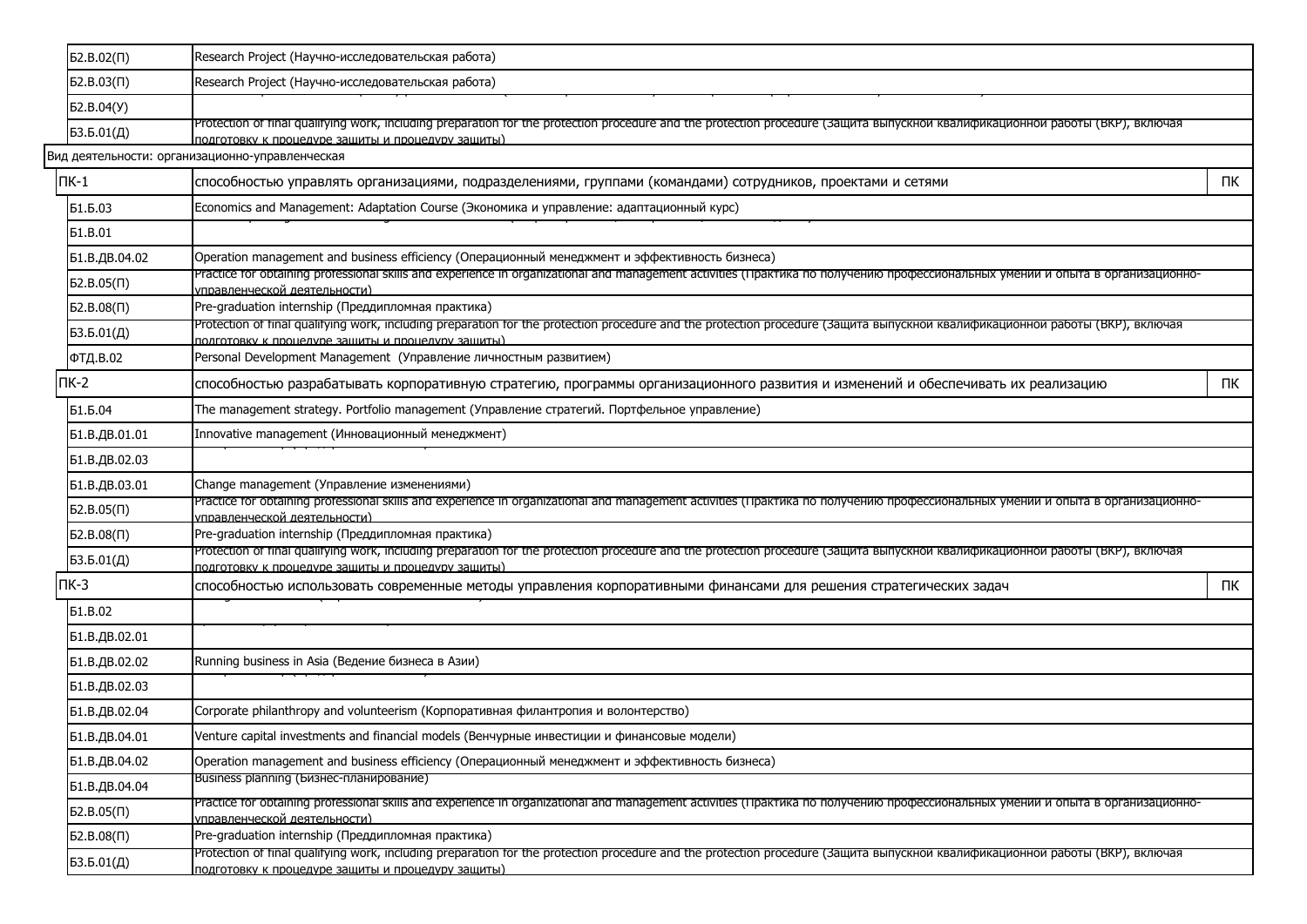|                | $\Pi K-4$      | способностью анализировать и формировать предпринимательскую ориентацию организации                                                                                                                                                 | ПК |  |  |  |  |  |  |  |  |  |
|----------------|----------------|-------------------------------------------------------------------------------------------------------------------------------------------------------------------------------------------------------------------------------------|----|--|--|--|--|--|--|--|--|--|
|                | <b>61.B.01</b> |                                                                                                                                                                                                                                     |    |  |  |  |  |  |  |  |  |  |
|                | Б1.В.ДВ.02.03  |                                                                                                                                                                                                                                     |    |  |  |  |  |  |  |  |  |  |
|                | Б1.В.ДВ.02.04  | Corporate philanthropy and volunteerism (Корпоративная филантропия и волонтерство)                                                                                                                                                  |    |  |  |  |  |  |  |  |  |  |
|                | $52.B.05(\Pi)$ | Practice for obtaining professional skills and experience in organizational and management activities (Практика по получению профессиональных умении и опыта в организационно-<br><u>иправленческой деятельности)</u>               |    |  |  |  |  |  |  |  |  |  |
|                | 52.B.08(1)     | Pre-graduation internship (Преддипломная практика)                                                                                                                                                                                  |    |  |  |  |  |  |  |  |  |  |
|                | 53.5.01(Д)     | Protection of final qualifying work, including preparation for the protection procedure and the protection procedure (Защита выпускнои квалификационнои работы (ВКР), включая                                                       |    |  |  |  |  |  |  |  |  |  |
|                | ФТД.В.01       | подготовку к процедуре защиты и процедуру защиты)<br>Practice of your pwn start-up foundation (Практика создания собственного бизнеса)                                                                                              |    |  |  |  |  |  |  |  |  |  |
|                | $\n  TK-5\n$   | способностью определения перспектив развития организации на основе оценки положения компании на рынке и тенденции влияния факторов внешней<br>среды                                                                                 | ПК |  |  |  |  |  |  |  |  |  |
|                | Б1.Б.04        | The management strategy. Portfolio management (Управление стратегий. Портфельное управление)                                                                                                                                        |    |  |  |  |  |  |  |  |  |  |
|                | <b>61.B.02</b> |                                                                                                                                                                                                                                     |    |  |  |  |  |  |  |  |  |  |
|                | <b>51.B.03</b> | Project management (Управление проектами)                                                                                                                                                                                           |    |  |  |  |  |  |  |  |  |  |
|                | Б1.В.ДВ.02.02  | Running business in Asia (Ведение бизнеса в Азии)                                                                                                                                                                                   |    |  |  |  |  |  |  |  |  |  |
| Б1.В.ДВ.02.03  |                |                                                                                                                                                                                                                                     |    |  |  |  |  |  |  |  |  |  |
| Б1.В.ДВ.03.01  |                | Change management (Управление изменениями)                                                                                                                                                                                          |    |  |  |  |  |  |  |  |  |  |
| Б1.В.ДВ.03.03  |                | Econometrics (Эконометрика)                                                                                                                                                                                                         |    |  |  |  |  |  |  |  |  |  |
| Б1.В.ДВ.04.04  |                | Business planning (Бизнес-планирование)                                                                                                                                                                                             |    |  |  |  |  |  |  |  |  |  |
| $52.B.05(\Pi)$ |                | Practice for obtaining professional skills and experience in organizational and management activities (Практика по получению профессиональных умении и опыта в организационно-<br>лправленческой деятельности)                      |    |  |  |  |  |  |  |  |  |  |
|                | 52.B.08(1)     | Pre-graduation internship (Преддипломная практика)                                                                                                                                                                                  |    |  |  |  |  |  |  |  |  |  |
|                | 53.5.01(Д)     | Protection of final qualifying work, including preparation for the protection procedure and the protection procedure (защита выпускнои квалификационнои работы (ВКР), включая<br>полготовку к процелуре защиты и процелуру защиты)  |    |  |  |  |  |  |  |  |  |  |
|                | ФТД.В.01       | Practice of your pwn start-up foundation (Практика создания собственного бизнеса)                                                                                                                                                   |    |  |  |  |  |  |  |  |  |  |
|                | ПК-6           | способностью действовать проективно на основе разработки инновационных решений в различных областях управления                                                                                                                      | ПК |  |  |  |  |  |  |  |  |  |
|                | <b>61.B.03</b> | Project management (Управление проектами)                                                                                                                                                                                           |    |  |  |  |  |  |  |  |  |  |
|                | Б1.В.ДВ.01.01  | Innovative management (Инновационный менеджмент)                                                                                                                                                                                    |    |  |  |  |  |  |  |  |  |  |
|                | Б1.В.ДВ.02.03  |                                                                                                                                                                                                                                     |    |  |  |  |  |  |  |  |  |  |
|                | $52.B.05(\Pi)$ | Practice for obtaining professional skills and experience in organizational and management activities (Практика по получению профессиональных умении и опыта в организационно-<br><u>правленческой деятельности)</u>                |    |  |  |  |  |  |  |  |  |  |
| $52.B.08(\Pi)$ |                | Pre-graduation internship (Преддипломная практика)                                                                                                                                                                                  |    |  |  |  |  |  |  |  |  |  |
|                | БЗ.Б.01(Д)     | Protection of final qualifying work, including preparation for the protection procedure and the protection procedure (защита выпускнои квалификационнои работы (ВКР), включая<br>полготовку к процелуре защиты и процелуру защиты). |    |  |  |  |  |  |  |  |  |  |
|                | $\Pi K-7$      | способностью комплексного использования инструментов проектного и процессного менеджмента для решения стратегических и тактических задач<br>управления организации                                                                  | ПК |  |  |  |  |  |  |  |  |  |
|                | Б1.Б.04        | The management strategy. Portfolio management (Управление стратегий. Портфельное управление)                                                                                                                                        |    |  |  |  |  |  |  |  |  |  |
|                | <b>51.B.01</b> |                                                                                                                                                                                                                                     |    |  |  |  |  |  |  |  |  |  |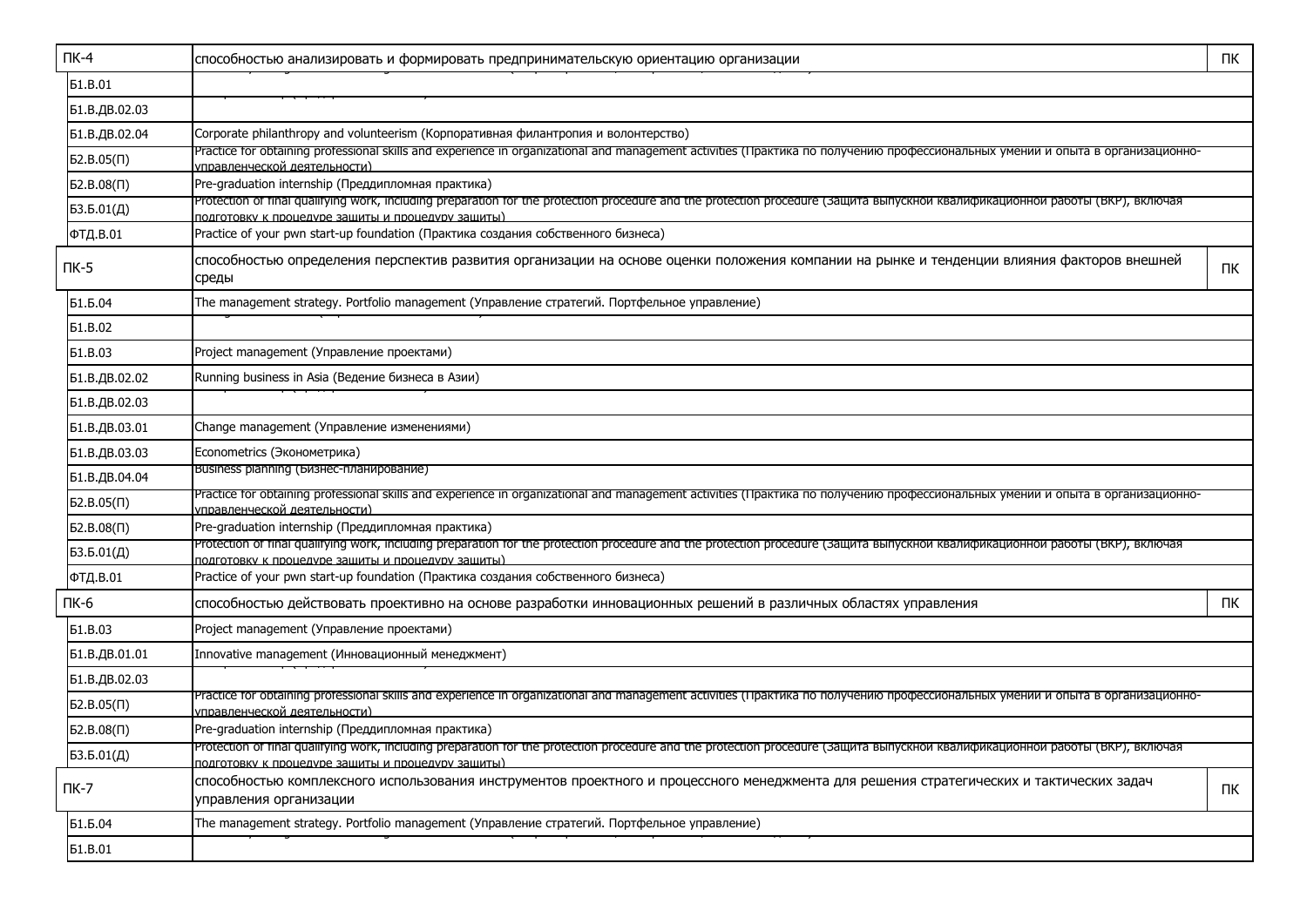|                                                                    | Б1.В.ДВ.04.02                              | Operation management and business efficiency (Операционный менеджмент и эффективность бизнеса)                                                                                                                                     |    |  |  |  |  |  |  |  |  |
|--------------------------------------------------------------------|--------------------------------------------|------------------------------------------------------------------------------------------------------------------------------------------------------------------------------------------------------------------------------------|----|--|--|--|--|--|--|--|--|
|                                                                    | Б1.В.ДВ.04.03                              | Management accounting and performance management (Управленческий учет и управление эффективностью)                                                                                                                                 |    |  |  |  |  |  |  |  |  |
|                                                                    | $52.B.05(\Pi)$                             | Practice for obtaining professional skills and experience in organizational and management activities (Практика по получению профессиональных умении и опыта в организационно-<br><u> управленческой деятельности)</u>             |    |  |  |  |  |  |  |  |  |
|                                                                    | 52.B.08(1)                                 | Pre-graduation internship (Преддипломная практика)                                                                                                                                                                                 |    |  |  |  |  |  |  |  |  |
|                                                                    | БЗ.Б.01(Д)                                 | Protection of final qualifying work, including preparation for the protection procedure and the protection procedure (Защита выпускнои квалификационнои работы (ВКР), включая<br>подготовку к процедуре защиты и процедуру защиты) |    |  |  |  |  |  |  |  |  |
|                                                                    | Вид деятельности: аналитическая            |                                                                                                                                                                                                                                    |    |  |  |  |  |  |  |  |  |
|                                                                    | ПК-8                                       | способностью использовать количественные и качественные методы для проведения прикладных исследований и управления бизнес-процессами, готовить<br>аналитические материалы по результатам их применения                             | ПК |  |  |  |  |  |  |  |  |
|                                                                    | <b>51.B.04</b>                             | Marketing research (Маркетинговые исследования)                                                                                                                                                                                    |    |  |  |  |  |  |  |  |  |
|                                                                    | Б1.В.ДВ.01.02                              | Firms and markets (Фирмы и рынки)                                                                                                                                                                                                  |    |  |  |  |  |  |  |  |  |
|                                                                    | Б1.В.ДВ.03.01                              | Change management (Управление изменениями)                                                                                                                                                                                         |    |  |  |  |  |  |  |  |  |
|                                                                    | Б1.В.ДВ.03.02                              | Research methods (Методы исследований)                                                                                                                                                                                             |    |  |  |  |  |  |  |  |  |
|                                                                    | Б1.В.ДВ.03.03                              | Econometrics (Эконометрика)                                                                                                                                                                                                        |    |  |  |  |  |  |  |  |  |
|                                                                    | Б1.В.ДВ.04.04                              | Business planning (Бизнес-планирование)                                                                                                                                                                                            |    |  |  |  |  |  |  |  |  |
| Б2.В.01(H)<br>Research Workshop (Научно-исследовательский семинар) |                                            |                                                                                                                                                                                                                                    |    |  |  |  |  |  |  |  |  |
|                                                                    | $52.B.06(\Pi)$                             |                                                                                                                                                                                                                                    |    |  |  |  |  |  |  |  |  |
|                                                                    | 52.B.08(1)                                 | Pre-graduation internship (Преддипломная практика)                                                                                                                                                                                 |    |  |  |  |  |  |  |  |  |
|                                                                    | БЗ.Б.01(Д)                                 | Protection of final qualifying work, including preparation for the protection procedure and the protection procedure (Защита выпускнои квалификационнои работы (ВКР), включая<br>подготовку к процедуре защиты и процедуру защиты) |    |  |  |  |  |  |  |  |  |
|                                                                    | ПК-9                                       | владением методами экономического и стратегического анализа поведения экономических агентов и рынков в глобальной среде                                                                                                            | ПК |  |  |  |  |  |  |  |  |
|                                                                    | <b>51.B.02</b>                             |                                                                                                                                                                                                                                    |    |  |  |  |  |  |  |  |  |
|                                                                    | <b>Б1.В.03</b>                             | Project management (Управление проектами)                                                                                                                                                                                          |    |  |  |  |  |  |  |  |  |
|                                                                    | <b>51.B.04</b>                             | Marketing research (Маркетинговые исследования)                                                                                                                                                                                    |    |  |  |  |  |  |  |  |  |
|                                                                    | Б1.В.ДВ.01.02                              | Firms and markets (Фирмы и рынки)                                                                                                                                                                                                  |    |  |  |  |  |  |  |  |  |
|                                                                    |                                            |                                                                                                                                                                                                                                    |    |  |  |  |  |  |  |  |  |
|                                                                    | Б1.В.ДВ.02.02                              | Running business in Asia (Ведение бизнеса в Азии)                                                                                                                                                                                  |    |  |  |  |  |  |  |  |  |
|                                                                    | Б1.В.ДВ.03.03                              | Econometrics (Эконометрика)                                                                                                                                                                                                        |    |  |  |  |  |  |  |  |  |
|                                                                    | Б1.В.ДВ.04.01                              | Venture capital investments and financial models (Венчурные инвестиции и финансовые модели)                                                                                                                                        |    |  |  |  |  |  |  |  |  |
|                                                                    | Б1.В.ДВ.04.03                              | Management accounting and performance management (Управленческий учет и управление эффективностью)                                                                                                                                 |    |  |  |  |  |  |  |  |  |
|                                                                    | $52.B.06(\Pi)$                             |                                                                                                                                                                                                                                    |    |  |  |  |  |  |  |  |  |
|                                                                    | 52.B.08(1)                                 | Pre-graduation internship (Преддипломная практика)                                                                                                                                                                                 |    |  |  |  |  |  |  |  |  |
|                                                                    | БЗ.Б.01(Д)                                 | Protection of final qualifying work, including preparation for the protection procedure and the protection procedure (защита выпускнои квалификационнои работы (ВКР), включая<br>подготовку к процедуре зашиты и процедуру зашиты) |    |  |  |  |  |  |  |  |  |
|                                                                    | Вид деятельности: научно-исследовательская |                                                                                                                                                                                                                                    |    |  |  |  |  |  |  |  |  |
|                                                                    |                                            |                                                                                                                                                                                                                                    |    |  |  |  |  |  |  |  |  |

|  | $\mathsf{IR}\text{-}10$ | собностью обобшать и критически оценивать результаты исследований актуальных проблем управления, полученные отечественными и зарубежными |  |
|--|-------------------------|------------------------------------------------------------------------------------------------------------------------------------------|--|
|  |                         | тедователями<br>Iиc                                                                                                                      |  |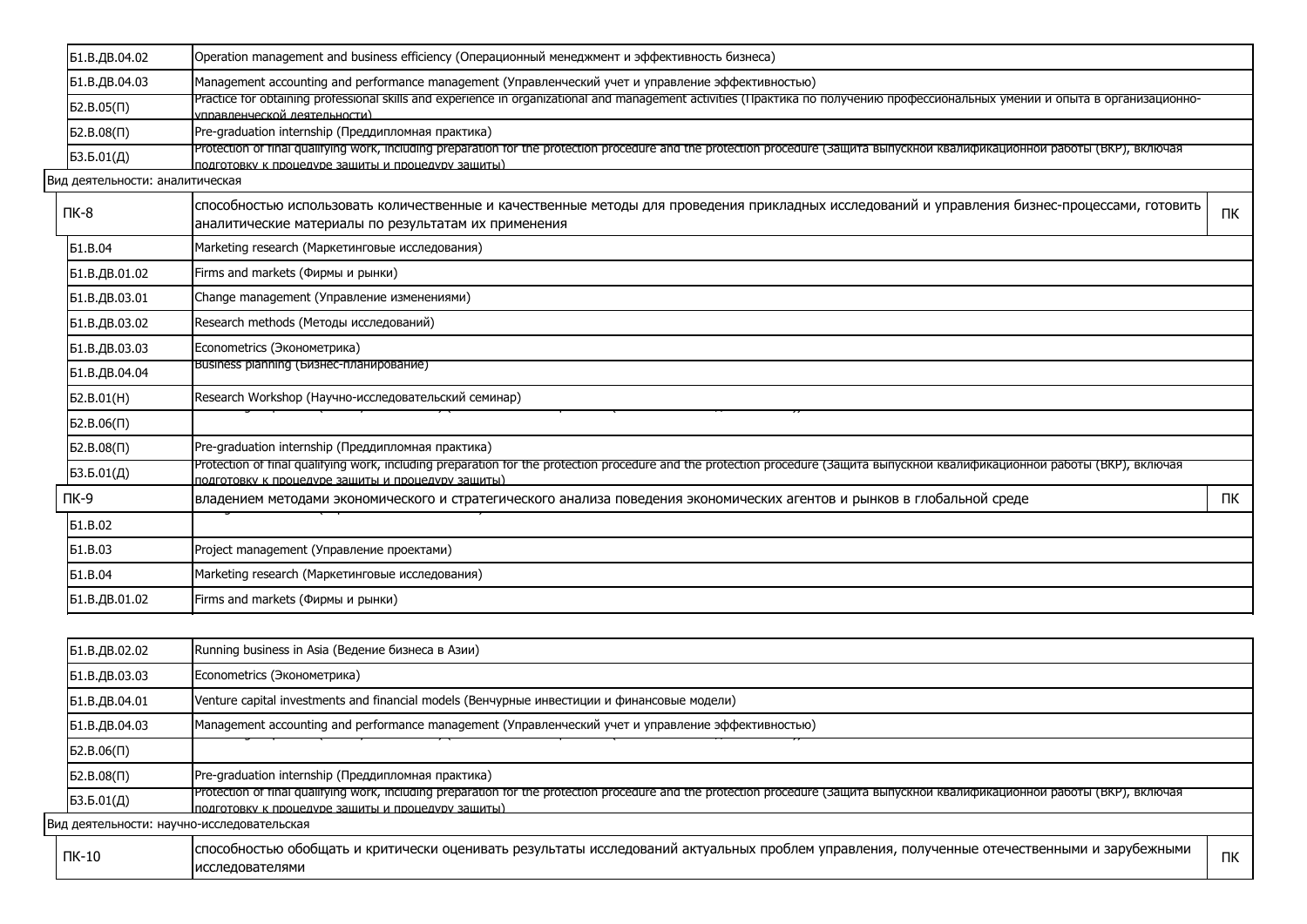|               | <b>51.B.04</b>      | Marketing research (Маркетинговые исследования)                                                                                                                                                                                     |                          |  |  |  |  |  |  |  |
|---------------|---------------------|-------------------------------------------------------------------------------------------------------------------------------------------------------------------------------------------------------------------------------------|--------------------------|--|--|--|--|--|--|--|
|               | Б1.В.ДВ.02.02       | Running business in Asia (Ведение бизнеса в Азии)                                                                                                                                                                                   |                          |  |  |  |  |  |  |  |
|               | Б1.В.ДВ.03.01       | Change management (Управление изменениями)                                                                                                                                                                                          |                          |  |  |  |  |  |  |  |
|               | 52.B.02(1)          | Research Project (Научно-исследовательская работа)                                                                                                                                                                                  |                          |  |  |  |  |  |  |  |
|               | $52.B.03(\Pi)$      | Research Project (Научно-исследовательская работа)                                                                                                                                                                                  |                          |  |  |  |  |  |  |  |
|               | Б2.В.04(У)          |                                                                                                                                                                                                                                     |                          |  |  |  |  |  |  |  |
|               | 52.B.08(1)          | Pre-graduation internship (Преддипломная практика)                                                                                                                                                                                  |                          |  |  |  |  |  |  |  |
|               | 53.5.01(Д)          | Protection of final qualifying work, including preparation for the protection procedure and the protection procedure (защита выпускнои квалификационнои работы (ВКР), включая<br>подготовку к процедуре защиты и процедуру защиты)  |                          |  |  |  |  |  |  |  |
| $\n  TK-11\n$ |                     | способностью представлять результаты проведенного исследования в виде научного отчета, статьи или доклада                                                                                                                           | $\overline{\phantom{a}}$ |  |  |  |  |  |  |  |
|               | Б1.Б.01             |                                                                                                                                                                                                                                     |                          |  |  |  |  |  |  |  |
|               | 52.B.02(1)          | Research Project (Научно-исследовательская работа)                                                                                                                                                                                  |                          |  |  |  |  |  |  |  |
|               | $52.B.03(\Pi)$      | Research Project (Научно-исследовательская работа)                                                                                                                                                                                  |                          |  |  |  |  |  |  |  |
|               | Б2.В.04(У)          |                                                                                                                                                                                                                                     |                          |  |  |  |  |  |  |  |
|               | 52.B.08(1)          | Pre-graduation internship (Преддипломная практика)                                                                                                                                                                                  |                          |  |  |  |  |  |  |  |
|               | 53.5.01( <i>Д</i> ) | Protection of final qualifying work, including preparation for the protection procedure and the protection procedure (защита выпускнои квалификационнои работы (ВКР), включая<br>подготовку к процедуре защиты и процедуру защиты)  |                          |  |  |  |  |  |  |  |
|               | $TK-12$             | способностью обосновывать актуальность, теоретическую и практическую значимость избранной темы научного исследования                                                                                                                |                          |  |  |  |  |  |  |  |
|               | Б1.В.ДВ.03.01       | Change management (Управление изменениями)                                                                                                                                                                                          |                          |  |  |  |  |  |  |  |
|               | Б1.В.ДВ.03.02       | Research methods (Методы исследований)                                                                                                                                                                                              |                          |  |  |  |  |  |  |  |
|               | Б1.В.ДВ.03.03       | Econometrics (Эконометрика)                                                                                                                                                                                                         |                          |  |  |  |  |  |  |  |
|               | $52.B.02(\Pi)$      | Research Project (Научно-исследовательская работа)                                                                                                                                                                                  |                          |  |  |  |  |  |  |  |
|               | $52.B.03(\Pi)$      | Research Project (Научно-исследовательская работа)                                                                                                                                                                                  |                          |  |  |  |  |  |  |  |
|               | Б2.В.04(У)          |                                                                                                                                                                                                                                     |                          |  |  |  |  |  |  |  |
|               | 52.B.08(1)          | Pre-graduation internship (Преддипломная практика)                                                                                                                                                                                  |                          |  |  |  |  |  |  |  |
|               | БЗ.Б.01(Д)          | Protection of final qualifying work, including preparation for the protection procedure and the protection procedure (защита выпускнои квалификационнои работы (ВКР), включая<br>подготовку к процедуре защиты и процедуру защиты). |                          |  |  |  |  |  |  |  |
|               | $TK-13$             | способностью проводить самостоятельные исследования в соответствии с разработанной программой                                                                                                                                       | $\overline{\phantom{a}}$ |  |  |  |  |  |  |  |
|               | <b>51.B.04</b>      | Marketing research (Маркетинговые исследования)                                                                                                                                                                                     |                          |  |  |  |  |  |  |  |
|               | Б1.В.ДВ.03.02       | Research methods (Методы исследований)                                                                                                                                                                                              |                          |  |  |  |  |  |  |  |
|               | $52.B.02(\Pi)$      | Research Project (Научно-исследовательская работа)                                                                                                                                                                                  |                          |  |  |  |  |  |  |  |
|               | 52.B.03(1)          | Research Project (Научно-исследовательская работа)                                                                                                                                                                                  |                          |  |  |  |  |  |  |  |
|               | $52.B.08(\Pi)$      | Pre-graduation internship (Преддипломная практика)                                                                                                                                                                                  |                          |  |  |  |  |  |  |  |
|               | 53.5.01(Д)          | Protection of final qualifying work, including preparation for the protection procedure and the protection procedure (Защита выпускнои квалификационнои работы (ВКР), включая<br>подготовку к процедуре защиты и процедуру защиты). |                          |  |  |  |  |  |  |  |
|               | $\n  TK-14\n$       | способностью применять методы организации исследований и исследовательские стратегии                                                                                                                                                | $\sim$                   |  |  |  |  |  |  |  |
|               | Б1.Б.04             | The management strategy. Portfolio management (Управление стратегий. Портфельное управление)                                                                                                                                        |                          |  |  |  |  |  |  |  |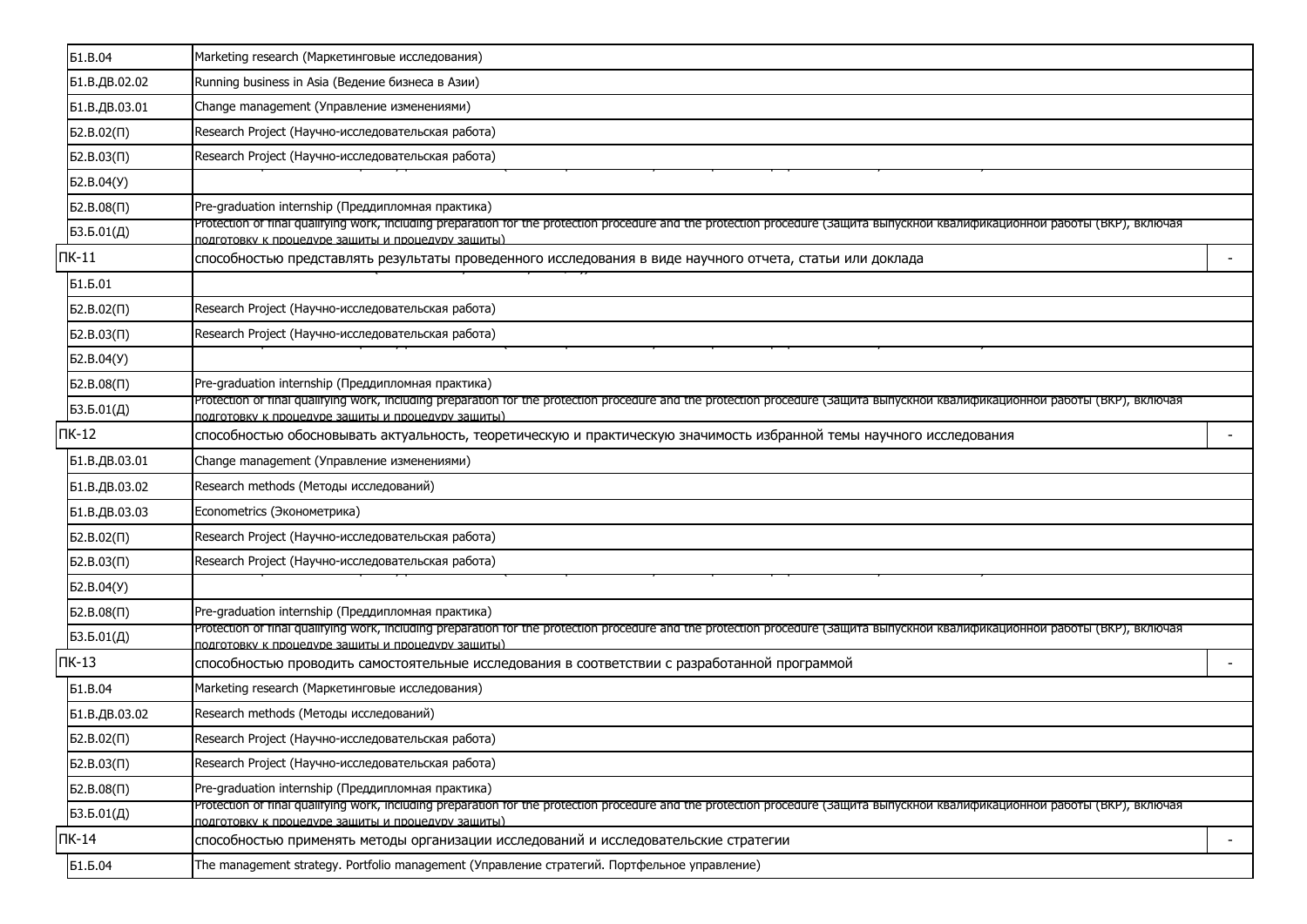| Б1.В.ДВ.01.02                                                    | Firms and markets (Фирмы и рынки)                                                                                                                                                                                                   |  |  |  |  |  |  |
|------------------------------------------------------------------|-------------------------------------------------------------------------------------------------------------------------------------------------------------------------------------------------------------------------------------|--|--|--|--|--|--|
| Б1.В.ДВ.03.02                                                    | Research methods (Методы исследований)                                                                                                                                                                                              |  |  |  |  |  |  |
| 52.B.01(H)                                                       | Research Workshop (Научно-исследовательский семинар)                                                                                                                                                                                |  |  |  |  |  |  |
| Research Project (Научно-исследовательская работа)<br>52.B.02(1) |                                                                                                                                                                                                                                     |  |  |  |  |  |  |
| 52.B.03(1)                                                       | Research Project (Научно-исследовательская работа)                                                                                                                                                                                  |  |  |  |  |  |  |
| 52.B.08(1)                                                       | Pre-graduation internship (Преддипломная практика)                                                                                                                                                                                  |  |  |  |  |  |  |
| 53.5.01(Д)                                                       | Protection of final qualifying work, including preparation for the protection procedure and the protection procedure (Защита выпускнои квалификационнои работы (ВКР), включая<br>подготовку к процедуре защиты и процедуру защиты)  |  |  |  |  |  |  |
| Вид деятельности: педагогическая                                 |                                                                                                                                                                                                                                     |  |  |  |  |  |  |
| $\overline{\textsf{IR-15}}$                                      | способностью разрабатывать учебные программы и методическое обеспечение управленческих дисциплин, а также применять современные методы и<br>методики в процессе их преподавания                                                     |  |  |  |  |  |  |
| <b>51.B.02</b>                                                   |                                                                                                                                                                                                                                     |  |  |  |  |  |  |
| 52.B.07(1)                                                       | Pedagogic practice (Педагогическая практика)                                                                                                                                                                                        |  |  |  |  |  |  |
| 52.B.08(1)                                                       | Pre-graduation internship (Преддипломная практика)                                                                                                                                                                                  |  |  |  |  |  |  |
| 53.5.01(Д)                                                       | Protection of final qualifying work, including preparation for the protection procedure and the protection procedure (Защита выпускнои квалификационнои работы (ВКР), включая<br>подготовку к процедуре защиты и процедуру защиты). |  |  |  |  |  |  |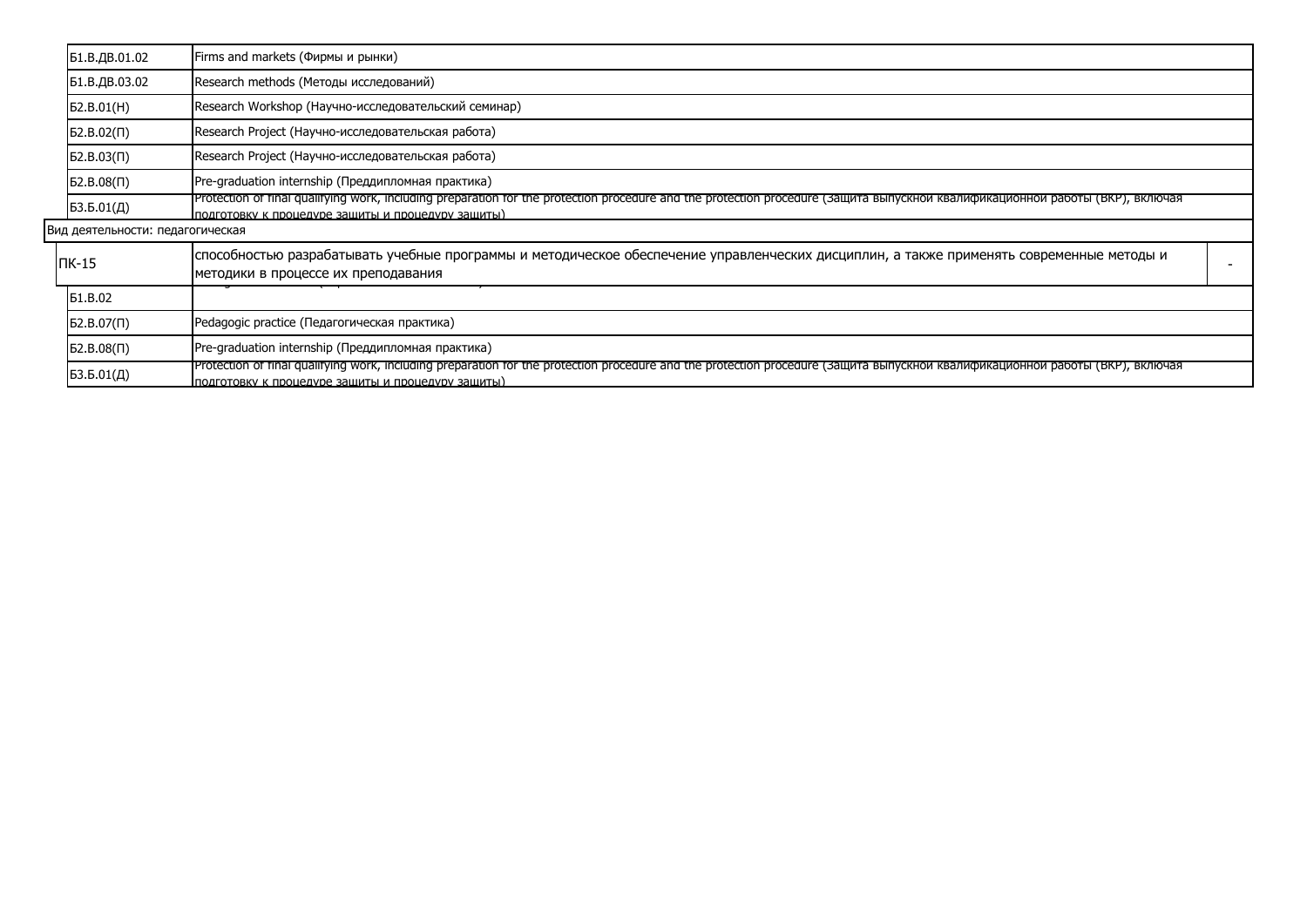| Индекс      |                                                                                                            | Наименование                                                                                                 | Формируемые компетенции                                                                                                                                                              |  |  |  |  |  |  |  |  |
|-------------|------------------------------------------------------------------------------------------------------------|--------------------------------------------------------------------------------------------------------------|--------------------------------------------------------------------------------------------------------------------------------------------------------------------------------------|--|--|--|--|--|--|--|--|
| Б1          |                                                                                                            | Дисциплины (модули)                                                                                          | OK-1; OK-2; OK-3; OK-4; OK-5; OK-6; OK-7; OK-8; OK-9; OK-10; OTK-1; OTK-2; OTK-3; TK-1; TK-2; TK-3; TK-4; TK-5; TK-<br>6; NK-7; NK-8; NK-9; NK-10; NK-11; NK-12; NK-13; NK-14; NK-15 |  |  |  |  |  |  |  |  |
| <b>51.6</b> |                                                                                                            | Базовая часть                                                                                                | OK-1; OK-2; OK-3; OK-4; OK-5; OK-6; OK-7; OK-8; OK-9; OK-10; ONK-1; ONK-2; ONK-3; NK-1; NK-2; NK-5; NK-7; NK-11; NK-<br>14                                                           |  |  |  |  |  |  |  |  |
|             | Global Research Communication (Глобальная научная<br>коммуникация))<br><b>51.5.01</b>                      |                                                                                                              | OK-1; OK-3; OK-6; OK-7; ПК-11                                                                                                                                                        |  |  |  |  |  |  |  |  |
|             | Б1.Б.02                                                                                                    | Critical Thinking and Research (Критическое мышление<br>и исследования)                                      | OK-2; OK-4; OK-5; OK-8; OK-10; ONK-1; ONK-3                                                                                                                                          |  |  |  |  |  |  |  |  |
|             | Б1.Б.03                                                                                                    | Economics and Management: Adaptation Course<br>(Экономика и управление: адаптационный курс)                  | OK-4; OK-8; OK-9; NK-1                                                                                                                                                               |  |  |  |  |  |  |  |  |
|             | The management strategy. Portfolio management<br>Б1.Б.04<br>(Управление стратегий. Портфельное управление) |                                                                                                              | OK-2; ONK-2; NK-2; NK-5; NK-7; NK-14                                                                                                                                                 |  |  |  |  |  |  |  |  |
| 51.B        |                                                                                                            | Вариативная часть                                                                                            | ONK-1; ONK-2; ONK-3; NK-1; NK-2; NK-3; NK-4; NK-5; NK-6; NK-7; NK-8; NK-9; NK-10; NK-12; NK-13; NK-14; NK-15                                                                         |  |  |  |  |  |  |  |  |
|             | <b>51.B.01</b>                                                                                             | The theory of organizations and organizational behaviour<br>(Теория организации и организационное поведение) | ОПК-2; ПК-1; ПК-4; ПК-7                                                                                                                                                              |  |  |  |  |  |  |  |  |
|             | Managarial Economics (Управленческая экономика)<br><b>61.B.02</b>                                          |                                                                                                              | ОПК-2; ПК-3; ПК-5; ПК-9; ПК-15                                                                                                                                                       |  |  |  |  |  |  |  |  |
|             | <b>61.B.03</b>                                                                                             | Project management (Управление проектами)                                                                    | ОПК-1; ОПК-2; ПК-5; ПК-6; ПК-9                                                                                                                                                       |  |  |  |  |  |  |  |  |
|             | <b>51.B.04</b><br>Marketing research (Маркетинговые исследования)                                          |                                                                                                              | ОПК-3; ПК-8; ПК-9; ПК-10; ПК-13                                                                                                                                                      |  |  |  |  |  |  |  |  |
|             | Б1.В.ДВ.01                                                                                                 | Дисциплины (модули) по выбору 1 (ДВ.1)                                                                       | ПК-2; ПК-6                                                                                                                                                                           |  |  |  |  |  |  |  |  |
|             | Б1.В.ДВ.01.01<br>Innovative management (Инновационный менеджмент) ПК-2; ПК-6                               |                                                                                                              |                                                                                                                                                                                      |  |  |  |  |  |  |  |  |
|             | Б1.В.ДВ.01.02                                                                                              | Firms and markets (Фирмы и рынки)                                                                            | ПК-8; ПК-9; ПК-14                                                                                                                                                                    |  |  |  |  |  |  |  |  |
|             | Б1.В.ДВ.02                                                                                                 | Дисциплины (модули) по выбору 2 (ДВ.2)                                                                       | ПК-3; ПК-9                                                                                                                                                                           |  |  |  |  |  |  |  |  |
|             | Б1.В.ДВ.02.01                                                                                              | Cybersecurity (Кибербезопасность)                                                                            | ПК-3; ПК-9                                                                                                                                                                           |  |  |  |  |  |  |  |  |
|             | Б1.В.ДВ.02.02                                                                                              | Running business in Asia (Ведение бизнеса в Азии)                                                            | ОПК-2; ПК-3; ПК-5; ПК-9; ПК-10                                                                                                                                                       |  |  |  |  |  |  |  |  |
|             | Б1.В.ДВ.02.03                                                                                              | Entrepreneurship (Предпринимательство)                                                                       | ПК-2; ПК-3; ПК-4; ПК-5; ПК-6                                                                                                                                                         |  |  |  |  |  |  |  |  |
|             | Б1.В.ДВ.02.04                                                                                              | Corporate philanthropy and volunteerism<br>(Корпоративная филантропия и волонтерство)                        | ОПК-1; ПК-3; ПК-4                                                                                                                                                                    |  |  |  |  |  |  |  |  |
|             | Б1.В.ДВ.03                                                                                                 | Дисциплины (модули) по выбору 3 (ДВ.3)                                                                       | ПК-2; ПК-5; ПК-8; ПК-10; ПК-12                                                                                                                                                       |  |  |  |  |  |  |  |  |
|             | Б1.В.ДВ.03.01                                                                                              | Change management (Управление изменениями)                                                                   | ПК-2; ПК-5; ПК-8; ПК-10; ПК-12                                                                                                                                                       |  |  |  |  |  |  |  |  |
|             | Б1.В.ДВ.03.02                                                                                              | Research methods (Методы исследований)                                                                       | ОПК-3; ПК-8; ПК-12; ПК-13; ПК-14                                                                                                                                                     |  |  |  |  |  |  |  |  |
|             | Б1.В.ДВ.03.03                                                                                              | Econometrics (Эконометрика)                                                                                  | ОПК-3; ПК-5; ПК-8; ПК-9; ПК-12                                                                                                                                                       |  |  |  |  |  |  |  |  |
|             | Б1.В.ДВ.04                                                                                                 | Дисциплины (модули) по выбору 4 (ДВ.4)                                                                       | ПК-7; ПК-9                                                                                                                                                                           |  |  |  |  |  |  |  |  |
|             | Б1.В.ДВ.04.01                                                                                              | Venture capital investments and financial models<br>(Венчурные инвестиции и финансовые модели)               | ПК-3; ПК-9                                                                                                                                                                           |  |  |  |  |  |  |  |  |
|             | Б1.В.ДВ.04.02                                                                                              | Operation management and business efficiency<br>(Операционный менеджмент и эффективность<br>бизнеса)         | ПК-1; ПК-3; ПК-7                                                                                                                                                                     |  |  |  |  |  |  |  |  |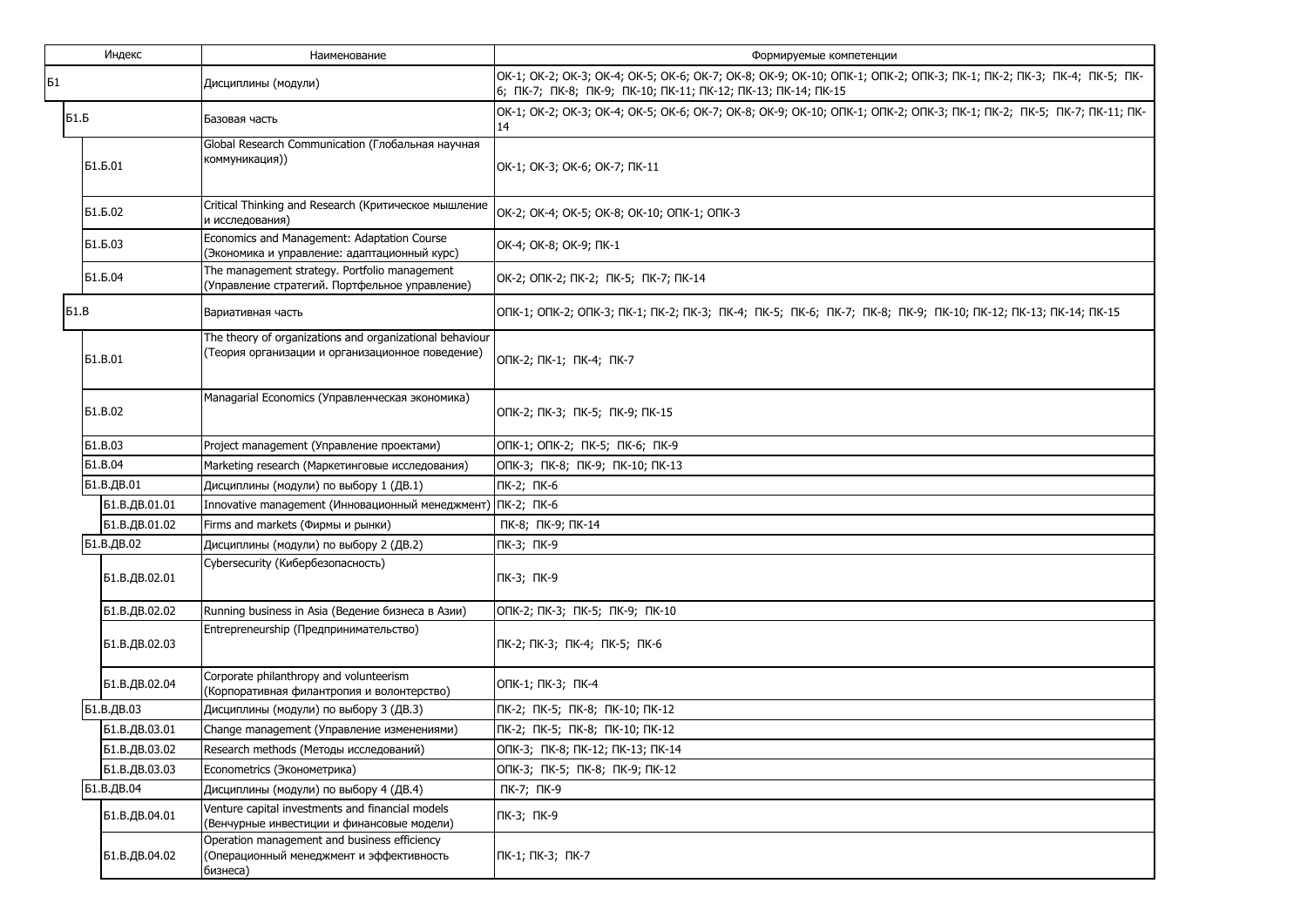|     | Б1.В.ДВ.04.03  | Management accounting and performance management<br>(Управленческий учет и управление эффективностью)                                                                                                                                       | ПК-7; ПК-9                                                                                                                                                                           |
|-----|----------------|---------------------------------------------------------------------------------------------------------------------------------------------------------------------------------------------------------------------------------------------|--------------------------------------------------------------------------------------------------------------------------------------------------------------------------------------|
|     |                | Business planning (Бизнес-планирование)                                                                                                                                                                                                     |                                                                                                                                                                                      |
|     | Б1.В.ДВ.04.04  |                                                                                                                                                                                                                                             | ПК-3; ПК-5; ПК-8                                                                                                                                                                     |
|     |                |                                                                                                                                                                                                                                             |                                                                                                                                                                                      |
| Б2  |                | Практики, в том числе научно-исследовательская<br>работа (НИР)                                                                                                                                                                              | ok-2; ok-3; ok-5; ok-6; ok-7; ok-9; ok-10; oпk-1; oпk-2; oпk-3; пk-1; пk-2; пк-3; пк-4; пк-5; пк-6; пк-7; пк-8; пк-<br>9; NK-10; NK-11; NK-12; NK-13; NK-14; NK-15                   |
|     | 52.B           | Вариативная часть                                                                                                                                                                                                                           | OK-2; OK-3; OK-5; OK-6; OK-7; OK-9; OK-10; OΠK-1; OПK-2; OПK-3; ПК-1; ПК-2; ПК-3; ПК-4; ПК-5; ПК-6; ПК-7; ПК-8; ПК-<br>9; NK-10; NK-11; NK-12; NK-13; NK-14; NK-15                   |
|     | D2.B.01(H)     | Research Workshop (Научно-исследовательский<br>семинар)                                                                                                                                                                                     | OK-5; OK-6; OK-7; OK-9; ONK-1; ONK-3; NK-8; NK-14                                                                                                                                    |
|     | $52.B.02(\Pi)$ | Research Project (Научно-исследовательская работа)                                                                                                                                                                                          | OK-2; OK-3; OK-9; OK-10; ONK-1; ONK-2; ONK-3; NK-10; NK-11; NK-12; NK-13; NK-14                                                                                                      |
|     | $52.B.03(\Pi)$ | Research Project (Научно-исследовательская работа)                                                                                                                                                                                          | ОПК-3; ПК-10; ПК-11; ПК-12; ПК-13; ПК-14                                                                                                                                             |
|     | D. B.04(Y)     | Educational practice to obtain primary professional skills<br>(Учебная практика по получению первичных<br>профессиональных умений и навыков)                                                                                                | ОПК-3; ПК-10; ПК-11; ПК-12                                                                                                                                                           |
|     | 52.B.05(II)    | Practice for obtaining professional skills and experience<br>in organizational and management activities (Практика<br>по получению профессиональных умений и опыта в<br>организационно-управленческой деятельности)                         | ПК-1; ПК-2; ПК-3; ПК-4; ПК-5; ПК-6; ПК-7                                                                                                                                             |
|     | 52.B.06(1)     | Technological practice (in analytical activities)<br>(Технологическая практика (в аналитической<br>деятельности))                                                                                                                           | ПК-8; ПК-9                                                                                                                                                                           |
|     | $52.B.07(\Pi)$ | Pedagogic practice (Педагогическая практика)                                                                                                                                                                                                | $TK-15$                                                                                                                                                                              |
|     | $52.B.08(\Pi)$ | Pre-graduation internship (Преддипломная практика)                                                                                                                                                                                          | ПК-1; ПК-2; ПК-3;  ПК-4;  ПК-5;  ПК-6;  ПК-7;  ПК-8;  ПК-9;  ПК-10; ПК-11; ПК-12; ПК-13; ПК-14; ПК-15                                                                                |
| Б3  |                | Государственная итоговая аттестация                                                                                                                                                                                                         | OK-1; OK-2; OK-3; OK-4; OK-5; OK-6; OK-7; OK-8; OK-9; OK-10; OTK-1; OTK-2; OTK-3; TK-1; TK-2; TK-3; TK-4; TK-5; TK-<br>6; ПК-7; ПК-8; ПК-9; ПК-10; ПК-11; ПК-12; ПК-13; ПК-14; ПК-15 |
|     | <b>БЗ.Б</b>    | Базовая часть                                                                                                                                                                                                                               | OK-1; OK-2; OK-3; OK-4; OK-5; OK-6; OK-7; OK-8; OK-9; OK-10; OΠK-1; OΠK-2; OПK-3; ПК-1; ПК-2; ПК-3; ПК-4; ПК-5; ПК-<br>6; NK-7; NK-8; NK-9; NK-10; NK-11; NK-12; NK-13; NK-14; NK-15 |
|     | 53.5.01(Д)     | Protection of final qualifying work, including preparation<br>for the protection procedure and the protection<br>procedure (Защита выпускной квалификационной<br>работы (ВКР), включая подготовку к процедуре<br>защиты и процедуру защиты) | OK-1; OK-2; OK-3; OK-4; OK-5; OK-6; OK-7; OK-8; OK-9; OK-10; OΠK-1; OПK-2; OПK-3; ПК-1; ПК-2; ПК-3; ПК-4; ПК-5; ПК-<br>6; ПК-7; ПК-8; ПК-9; ПК-10; ПК-11; ПК-12; ПК-13; ПК-14; ПК-15 |
| K.M |                | Комплексные модули                                                                                                                                                                                                                          |                                                                                                                                                                                      |
| ФТД |                | Факультативы                                                                                                                                                                                                                                | ПК-1; ПК-4; ПК-5                                                                                                                                                                     |
|     | ФТД.В          | Вариативная часть                                                                                                                                                                                                                           | ПК-1; ПК-4; ПК-5                                                                                                                                                                     |
|     | ФТД.В.01       | Practice of your pwn start-up foundation (Практика<br>создания собственного бизнеса)                                                                                                                                                        | ПК-4; ПК-5                                                                                                                                                                           |
|     | ФТД.В.02       | Personal Development Management (Управление<br>личностным развитием)                                                                                                                                                                        | $\Pi K-1$                                                                                                                                                                            |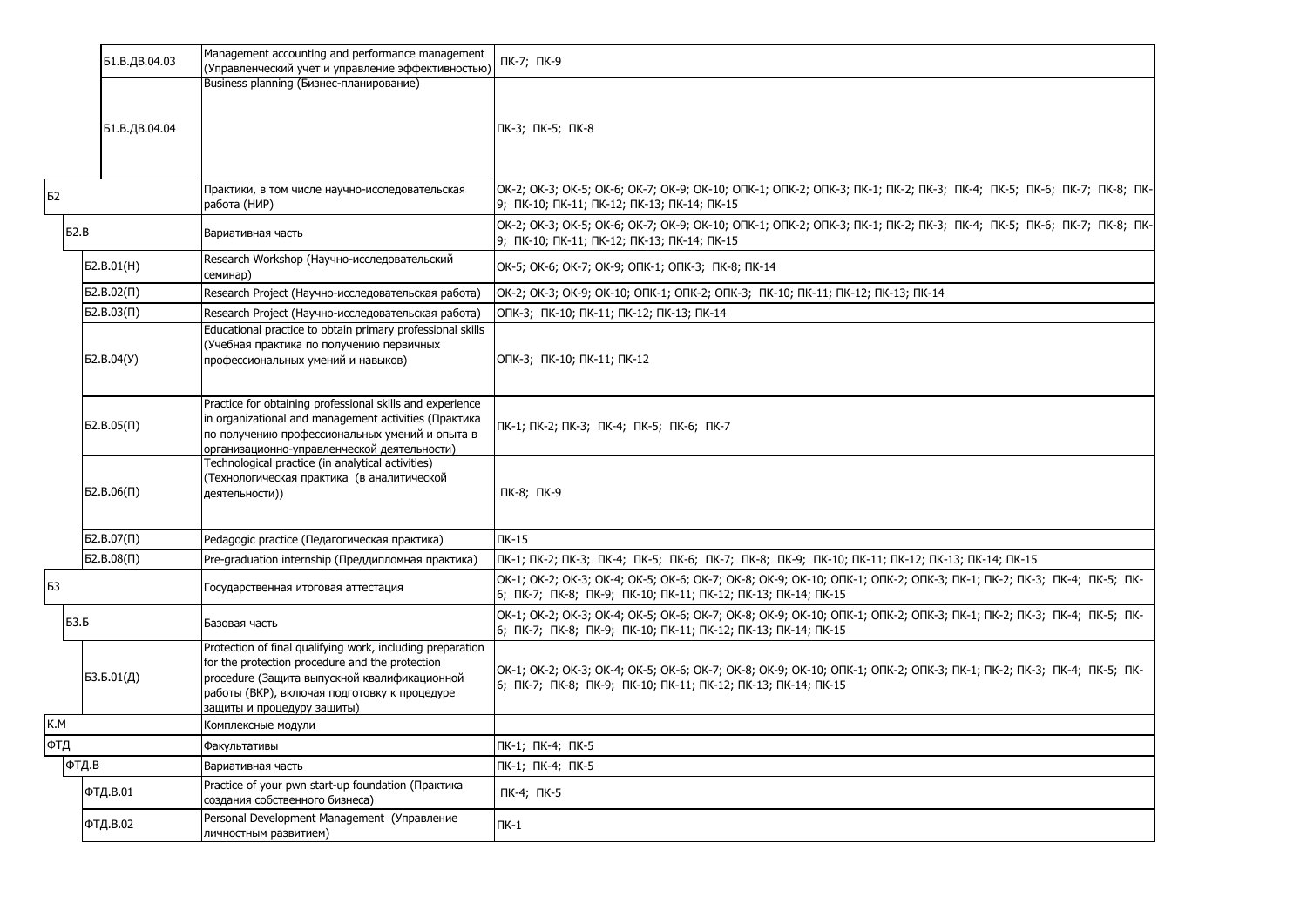|             |                                                                 |                                |                         |                                         | Итого |       |                | Kypc 1                   |                |                  | Kypc 2                   |                  |       |
|-------------|-----------------------------------------------------------------|--------------------------------|-------------------------|-----------------------------------------|-------|-------|----------------|--------------------------|----------------|------------------|--------------------------|------------------|-------|
|             |                                                                 | Баз.%                          | Bap.%                   | ДВ(от                                   | 3.e.  |       |                | Всего                    | Cem 1          | Cem <sub>2</sub> | Всего                    | Сем <sub>3</sub> | Сем 4 |
|             |                                                                 |                                |                         | Bap.)%                                  | Мин.  | Макс. | Факт           |                          |                |                  |                          |                  |       |
|             | Итого (с факультативами)                                        |                                |                         |                                         | 99    | 151   | 122            | 60                       | 30             | 30               | 62                       | 29               | 33    |
|             | Итого по ОП (без факультативов)                                 |                                |                         |                                         | 99    | 141   | 120            | 60                       | 30             | 30               | 60                       | 27               | 33    |
| Б1          | Дисциплины (модули)                                             | 35%                            | 65%                     | 44.1%                                   | 51    | 69    | 52             | 35                       | 18             | 17               | 17                       | 17               |       |
| <b>Б1.Б</b> | Базовая часть                                                   |                                |                         |                                         | 18    | 18    | 18             | 10                       | 10             |                  | 8                        | 8                |       |
| 51.B        | Вариативная часть                                               |                                |                         |                                         | 33    | 51    | 34             | 25                       | 8              | 17               | 9                        | 9                |       |
| Б2          | Практики, в том числе научно-<br>исследовательская работа (НИР) | 0%                             | 100%                    | $0\%$                                   | 42    | 63    | 62             | 25                       | 12             | 13               | 37                       | 10               | 27    |
| 52.B        | Вариативная часть                                               |                                |                         |                                         | 42    | 63    | 62             | 25                       | 12             | 13               | 37                       | 10               | 27    |
| <b>БЗ</b>   | Государственная итоговая аттестация                             |                                |                         |                                         | 6     | 9     | 6              |                          |                |                  | 6                        |                  | 6     |
| <b>БЗ.Б</b> | Базовая часть                                                   |                                |                         |                                         | 6     | 9     | 6              |                          |                |                  | 6                        |                  | 6     |
| ФТД         | <b>Факультативы</b>                                             |                                |                         |                                         |       | 10    | $\overline{2}$ |                          |                |                  | $\overline{2}$           | $\overline{2}$   |       |
| ФТД.В       | Вариативная часть                                               |                                |                         |                                         |       | 10    | $\overline{2}$ |                          |                |                  | $\overline{2}$           | $\overline{2}$   |       |
|             |                                                                 | лекционных                     |                         |                                         |       |       | 26.91%         |                          |                |                  |                          |                  |       |
|             | Процент  занятий от аудиторных                                  | в интерактивной форме<br>33.1% |                         |                                         |       |       |                |                          |                |                  |                          |                  |       |
|             |                                                                 |                                |                         | ОП, факультативы (в период ТО)          |       |       | 52             |                          | 52             | 52               |                          | 51.8             |       |
|             | Учебная нагрузка (акад.час/нед)                                 |                                |                         | ОП, факультативы (в период экз. сессий) |       |       | 49.5           |                          | 48             | 48               |                          | 54               |       |
|             |                                                                 |                                | в период гос. экзаменов |                                         |       |       |                | $\overline{\phantom{a}}$ |                |                  | $\overline{a}$           |                  |       |
|             |                                                                 |                                | Контактная работа       |                                         |       |       | 25.4           |                          | 27.7           | 26.7             | $\overline{\phantom{0}}$ | 21.4             |       |
|             |                                                                 |                                | ЭКЗАМЕНЫ (Экз)          |                                         |       |       | 8              | $\overline{4}$           | $\overline{4}$ | $\overline{4}$   | 3                        | $\mathbf{1}$     |       |
|             | Обязательные формы контроля                                     | ЗАЧЕТЫ (За)                    |                         |                                         |       |       |                |                          |                |                  | $\overline{2}$           | $\overline{2}$   |       |
|             |                                                                 | ЗАЧЕТЫ С ОЦЕНКОЙ (ЗаО)         |                         |                                         |       | 6     | 3              | 3                        | 7              | $\overline{4}$   | 3                        |                  |       |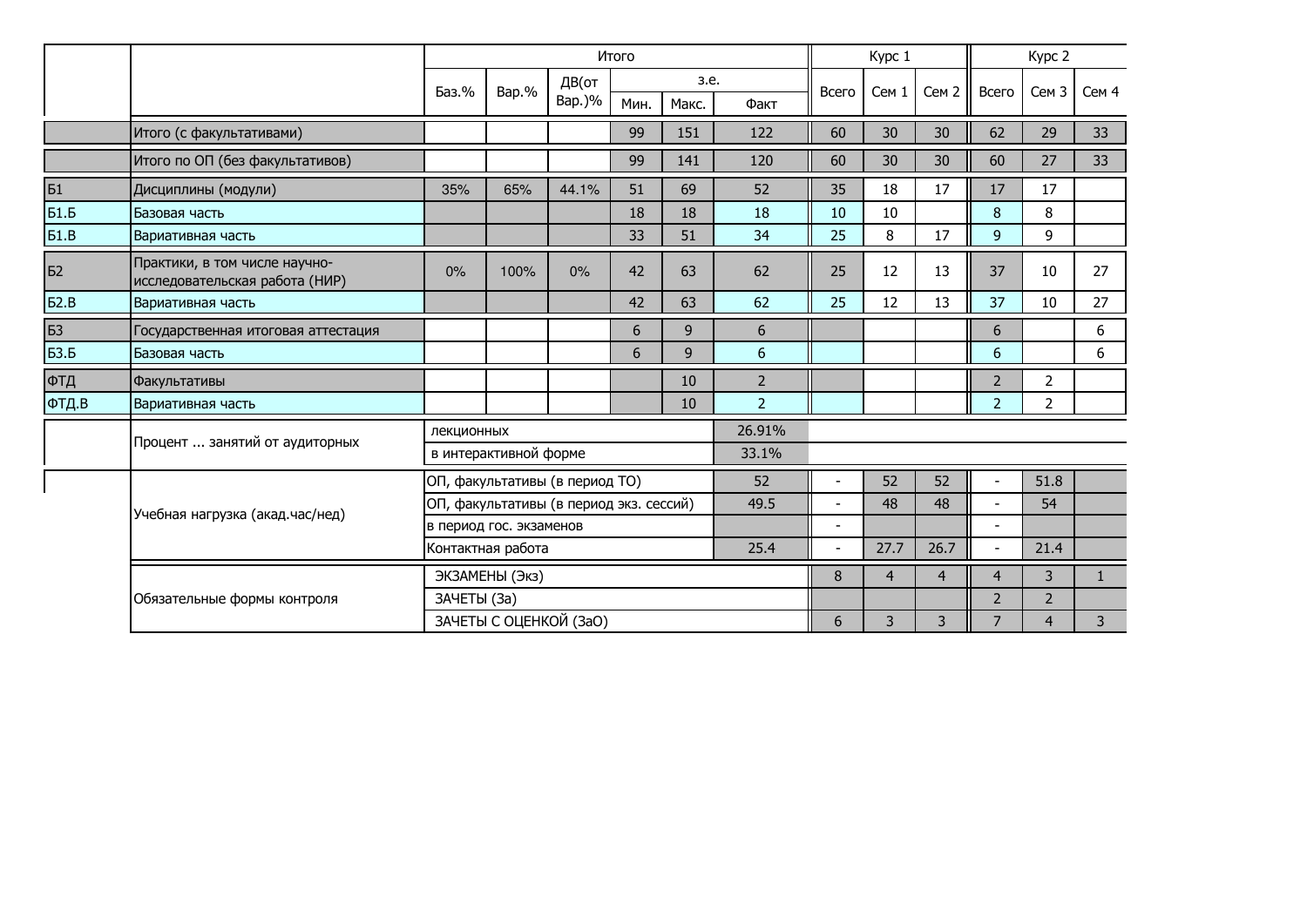|                                                                                                                                                                                                                                                      |                      |                                                                                                                 |                                       |          | Семестр 1 |              |         |                     |            |              |                    |              |                |                 |       |              | Семестр 2  |                     |                   |              |               |                           |                |      |                 |            | Итого за курс |          |                     |                   |              |               |                           |                 |                  |      |                |
|------------------------------------------------------------------------------------------------------------------------------------------------------------------------------------------------------------------------------------------------------|----------------------|-----------------------------------------------------------------------------------------------------------------|---------------------------------------|----------|-----------|--------------|---------|---------------------|------------|--------------|--------------------|--------------|----------------|-----------------|-------|--------------|------------|---------------------|-------------------|--------------|---------------|---------------------------|----------------|------|-----------------|------------|---------------|----------|---------------------|-------------------|--------------|---------------|---------------------------|-----------------|------------------|------|----------------|
|                                                                                                                                                                                                                                                      |                      |                                                                                                                 |                                       |          |           |              |         | Академических часов |            |              |                    |              |                |                 |       |              |            | Академических часов |                   |              |               |                           |                |      |                 |            |               |          | Академических часов |                   |              |               |                           | 3.e.            |                  |      |                |
|                                                                                                                                                                                                                                                      | № Индекс             | Наименование                                                                                                    |                                       | Контроль | Bcero     | Кон<br>такт. | Лек Лаб | $\n  np\n$          | <b>KCP</b> | Конс;<br>льт | Контр<br>CP<br>ОЛЬ | 3.e.         |                | Недель Контроль | Bcero | Кон<br>такт. | Лек Лаб    |                     | $\n  mp\n  KCP\n$ | Консу<br>ЛЬТ | CP            | Контр<br>ОЛЬ              | 3.e.           |      | Недель Контроль | Bcero      | Кон<br>такт.  | Лек Лаб  |                     | $\n  np\n  KCP\n$ | Консу<br>ЛЬТ | CP            | Контр<br>оль              | Bcero           | Недель           | Каф. | Семестры       |
|                                                                                                                                                                                                                                                      |                      |                                                                                                                 |                                       |          |           |              |         |                     |            |              |                    |              |                |                 |       |              |            |                     |                   |              |               |                           |                |      |                 |            |               |          |                     |                   |              |               |                           |                 |                  |      |                |
| ИТОГО (с факультативами)                                                                                                                                                                                                                             |                      |                                                                                                                 |                                       | 1080     |           |              |         |                     |            |              | 30                 | 21           |                | 1080            |       |              |            |                     |                   |              |               | 30                        | 21             |      | 2160            |            |               |          |                     |                   |              |               | 60                        | 42              |                  |      |                |
| ИТОГО по ОП (без факультативов)                                                                                                                                                                                                                      |                      |                                                                                                                 |                                       |          | 1080      |              |         |                     |            |              |                    | 30           |                |                 | 1080  |              |            |                     |                   |              |               |                           | 30             |      |                 | 2160       |               |          |                     |                   |              |               |                           | 60              |                  |      |                |
|                                                                                                                                                                                                                                                      |                      | ОП, факультативы (в период ТО)                                                                                  |                                       |          | 52        |              |         |                     |            |              |                    |              |                |                 | 52    |              |            |                     |                   |              |               |                           |                |      |                 | ${\bf 52}$ |               |          |                     |                   |              |               |                           |                 |                  |      |                |
|                                                                                                                                                                                                                                                      | УЧЕБНАЯ НАГРУЗКА,    |                                                                                                                 | ОП, факультативы (в период экз. сес.) |          | 48        |              |         |                     |            |              |                    |              |                |                 | 48    |              |            |                     |                   |              |               |                           |                |      |                 | 48         |               |          |                     |                   |              |               |                           |                 |                  |      |                |
|                                                                                                                                                                                                                                                      | (акад.час/нед)       | Аудиторная нагрузка                                                                                             |                                       |          | 17,7      |              |         |                     |            |              |                    |              |                |                 | 16,7  |              |            |                     |                   |              |               |                           |                |      |                 | 17,2       |               |          |                     |                   |              |               |                           |                 |                  |      |                |
| Контактная работа                                                                                                                                                                                                                                    |                      |                                                                                                                 | 27,7                                  |          |           |              |         |                     |            |              |                    |              | 26,7           |                 |       |              |            |                     |                   |              |               |                           |                | 27,2 |                 |            |               |          |                     |                   |              |               |                           |                 |                  |      |                |
| ДИСЦИПЛИНЫ И РАССРЕД. ПРАКТИКИ                                                                                                                                                                                                                       |                      |                                                                                                                 | 1080                                  | 498      | 59        | 259          | 180     |                     | 438<br>144 | 30           | TO: 18<br>3:3      |              | 1080           | 480             | 50    |              | 250<br>180 |                     | 456               | 144          | 30            | TO: 18<br>$\rightarrow$ 3 |                | 2160 | 978 109         |            |               | 509 360  |                     | 894               | 288          | 60            | TO: 36<br>$\rightarrow$ 6 |                 |                  |      |                |
| -1                                                                                                                                                                                                                                                   | <b>51.6.02</b>       | Critical Thinking and Research (Критическое<br>мышление и исследования)                                         |                                       | Экз      | 180       | 84           | 14      | 34                  | 36         |              | 60<br>36           | 5            |                |                 |       |              |            |                     |                   |              |               |                           |                |      | Экз             | 180        | 84            | 14       | 34                  | 36                |              | 60            | 36                        | $5\phantom{.0}$ |                  | 133  |                |
| 2                                                                                                                                                                                                                                                    | <b>51.5.03</b>       | Economics and Management: Adaptation<br>Course (Экономика и управление:                                         |                                       | Экз      | 180       | 72           | 18      | 36                  | 18         |              | 72<br>36           | 5            |                |                 |       |              |            |                     |                   |              |               |                           |                |      | Экз             | 180        | 72            | 18       |                     | 36<br>18          |              | 72            | 36                        | 5               |                  | 133  | $\overline{1}$ |
|                                                                                                                                                                                                                                                      |                      | адаптационный курс)<br>The theory of organizations and organizational                                           |                                       |          |           |              |         |                     |            |              |                    |              |                |                 |       |              |            |                     |                   |              |               |                           |                |      |                 |            |               |          |                     |                   |              |               |                           |                 |                  |      |                |
|                                                                                                                                                                                                                                                      | 3 51.B.01            | behaviour (Теория организации и<br>организационное поведение)□                                                  |                                       |          |           |              |         |                     |            |              |                    |              |                | Экз             | 144   | 36           | 12         |                     | 24                |              | 72            | 36                        | $\overline{4}$ |      | Экз             | 144        | 36            | 12       | 24                  |                   |              | 72            | 36                        |                 |                  | 13   | $\overline{2}$ |
| $\overline{4}$                                                                                                                                                                                                                                       | <b>51.B.02</b>       | экономика)□                                                                                                     |                                       |          |           |              |         |                     |            |              |                    |              |                | Экз             | 108   | 36           | 12         |                     | 24                |              | 36            | 36                        | 3              |      | Экз             | 108        | 36            | 12       | 24                  |                   |              | 36            | 36                        | $\mathbf{3}$    |                  | 13   | $\overline{2}$ |
| 5                                                                                                                                                                                                                                                    | <b>51.B.03</b>       | Project management (Управление<br>проектами)                                                                    |                                       | Экз      | 180       | 72           | 9       | 27                  | 36         |              | 72<br>36           | 5            |                | Экз             | 144   | 72           | 8          |                     | 28<br>36          |              | 36            | 36                        | $\overline{4}$ |      | $\exists$ K3(2) | 324        | 144           | 17       |                     | 55<br>72          |              | 108           | 72                        | 9               |                  | 13   | 21             |
|                                                                                                                                                                                                                                                      | 6 Б1.В.ДВ.01.01      | Innovative management (Инновационный<br>ченеджмент)                                                             |                                       | Экз      | 108       | 36           | 18      | 18                  |            |              | 36<br>36           | $\mathbf{3}$ |                |                 |       |              |            |                     |                   |              |               |                           |                |      | Экз             | 108        | 36            | 18       | 18                  |                   |              | 36            | 36                        | $\mathcal{R}$   |                  | 13   | $\mathbf{1}$   |
| $\overline{7}$                                                                                                                                                                                                                                       | Б1.В.ДВ.01.02        | Firms and markets (Фирмы и рынки)                                                                               |                                       | Экз      | 108       | 36           | 18      | 18                  |            |              | 36<br>36           | $\mathbf{3}$ |                |                 |       |              |            |                     |                   |              |               |                           |                |      | Экз             | 108        | 36            | 18       | 18                  |                   |              | 36            | 36                        | $\mathbf{3}$    |                  | 133  | $\mathbf{1}$   |
| 8                                                                                                                                                                                                                                                    | Б1.В.ДВ.03.01        | Change management (Управление<br>изменениями)                                                                   |                                       |          |           |              |         |                     |            |              |                    |              |                | Экз             | 216   | 72           | 18         |                     | 18 36             |              | 108           | 36                        | 6              |      | Экз             | 216        | 72            | 18       |                     | 18 36             |              | 108           | 36                        | 6               |                  | 13   | $\overline{2}$ |
| $\overline{9}$                                                                                                                                                                                                                                       | Б1.В.ДВ.03.02        | Research methods (Методы исследований)                                                                          |                                       |          |           |              |         |                     |            |              |                    |              |                | Экз             | 216   | 72           | 18         |                     | 36<br>18          |              | 108           | 36                        | 6              |      | Экз             | 216        | 72            | 18       |                     | 18<br>36          |              | 108           | 36                        | 6               |                  | 133  | $\overline{2}$ |
| 10                                                                                                                                                                                                                                                   | Б1.В.ДВ.03.03        | Econometrics (Эконометрика)                                                                                     |                                       |          |           |              |         |                     |            |              |                    |              |                | Экз             | 216   | 72           | 18         |                     | 18                | 36           | 108           | 36                        | $6\phantom{1}$ |      | Экз             | 216        | 72            | 18       | 18                  | 36                |              | 108           | 36                        | 6               |                  | 133  | $2^{\circ}$    |
| $11\,$                                                                                                                                                                                                                                               | 62.B.01(H)           | Research Workshop (Научно-<br>исследовательский семинар)<br>Research Project (Научно-                           |                                       | 3aO      | 108       | 72           |         | 36                  | 36         |              | 36                 | $\mathbf{3}$ |                | 3aO             | 108   | 72           |            |                     | 36<br>36          |              | 36            |                           | 3              |      | 3aO(2)          | 216        | 144           |          |                     | 72<br>72          |              | 72            |                           | 6               |                  | 13   | 123            |
| $12\,$                                                                                                                                                                                                                                               | $52.B.02(\Pi)$       | исследовательская работа)                                                                                       |                                       | 3aO      | 216       | 108          |         | 72                  | 36         |              | 108                | 6            |                | 3aO             | 252   | 120          |            |                     | 36<br>84          |              | 132           |                           |                |      | 3aO(2)          | 468        | 228           |          |                     | 156<br>72         |              | 240           |                           | 13              |                  | 13   | 123            |
|                                                                                                                                                                                                                                                      | 13 <b>62.B.04(Y)</b> | professional skills (Учебная практика<br>по получению первичных<br>профессиональных умений и<br>навыков) $\Box$ |                                       | 3aO      | 108       | 54           |         | 36                  | 18         |              | 54                 | 3            |                |                 |       |              |            |                     |                   |              |               |                           |                |      | 3aO             | 108        | 54            |          |                     | 36<br>18          |              | 54            |                           | 3               |                  | 155  | 13             |
| Practice for obtaining professional skills<br>and experience in organizational and<br>management activities (Практика по<br>$14$ <b>62.8.05(N)</b><br>получению профессиональных<br>умений и опыта в организационно-<br>управленческой деятельности) |                      |                                                                                                                 |                                       |          |           |              |         |                     |            |              |                    | 3aO          | 108            | 72              |       |              | 36<br>36   |                     | 36                |              | $\mathcal{R}$ |                           | 3aO            | 108  | 72              |            |               | 36<br>36 |                     | 36                |              | $\mathcal{R}$ |                           | 13              | $\overline{2}$   |      |                |
| ОБЯЗАТЕЛЬНЫЕ ФОРМЫ КОНТРОЛЯ                                                                                                                                                                                                                          |                      |                                                                                                                 |                                       |          |           |              |         | 3k3(4)3a0(3)        |            |              |                    |              | Экз(4) ЗаО(3)  |                 |       |              |            |                     |                   |              |               |                           |                |      | Экз(8) ЗаО(6)   |            |               |          |                     |                   |              |               |                           |                 |                  |      |                |
| <b>ПРАКТИКИ</b><br>(План)                                                                                                                                                                                                                            |                      |                                                                                                                 |                                       |          |           |              |         |                     |            |              |                    |              |                |                 |       |              |            |                     |                   |              |               |                           |                |      |                 |            |               |          |                     |                   |              |               |                           |                 |                  |      |                |
| ГИА<br>(План)                                                                                                                                                                                                                                        |                      |                                                                                                                 |                                       |          |           |              |         |                     |            |              |                    |              |                |                 |       |              |            |                     |                   |              |               |                           |                |      |                 |            |               |          |                     |                   |              |               |                           |                 |                  |      |                |
| <b>КАНИКУЛЫ</b>                                                                                                                                                                                                                                      |                      |                                                                                                                 |                                       |          |           |              |         |                     |            |              |                    |              | $\overline{2}$ |                 |       |              |            |                     |                   |              |               |                           |                | 8    |                 |            |               |          |                     |                   |              |               |                           |                 | 10 <sup>10</sup> |      |                |
|                                                                                                                                                                                                                                                      |                      |                                                                                                                 |                                       |          |           |              |         |                     |            |              |                    |              |                |                 |       |              |            |                     |                   |              |               |                           |                |      |                 |            |               |          |                     |                   |              |               |                           |                 |                  |      |                |